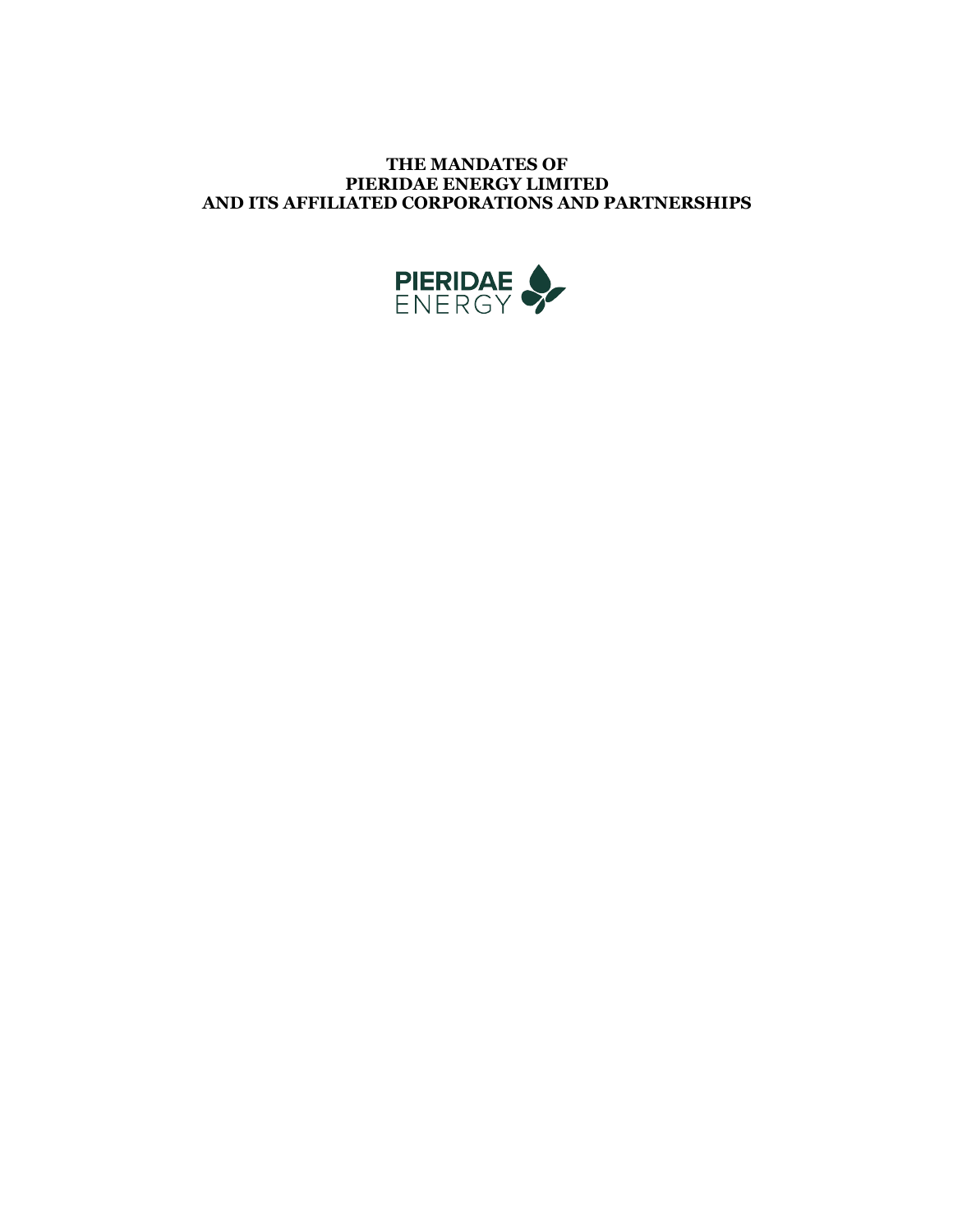

#### **CONTENTS**

| 4. Procedure Governing Errors or Misstatements in Financial Statements  19 |
|----------------------------------------------------------------------------|
|                                                                            |
|                                                                            |
|                                                                            |
|                                                                            |
|                                                                            |
|                                                                            |
|                                                                            |
|                                                                            |
|                                                                            |
|                                                                            |
|                                                                            |
|                                                                            |
|                                                                            |
|                                                                            |
|                                                                            |
|                                                                            |
|                                                                            |
|                                                                            |
|                                                                            |
|                                                                            |
|                                                                            |
|                                                                            |
|                                                                            |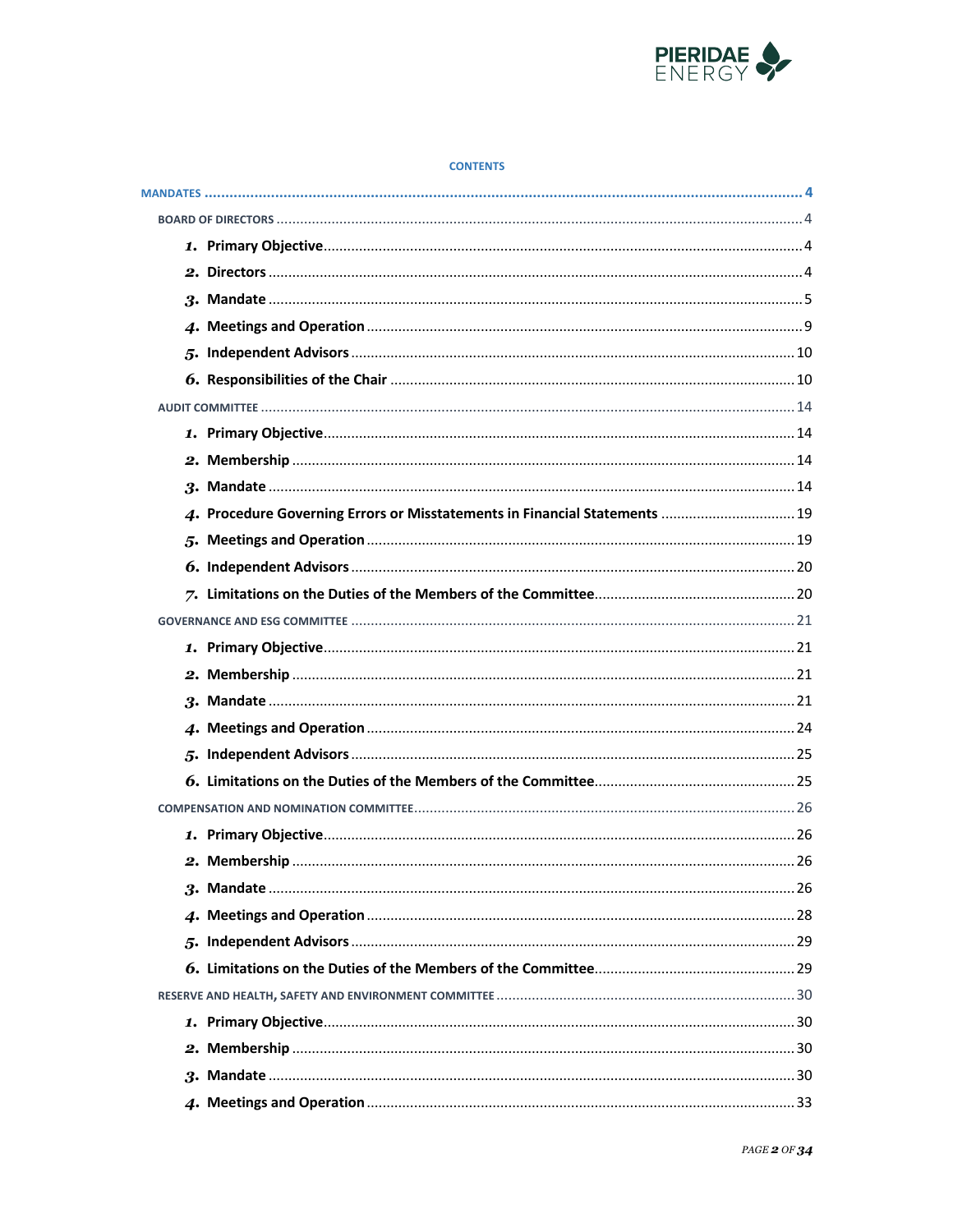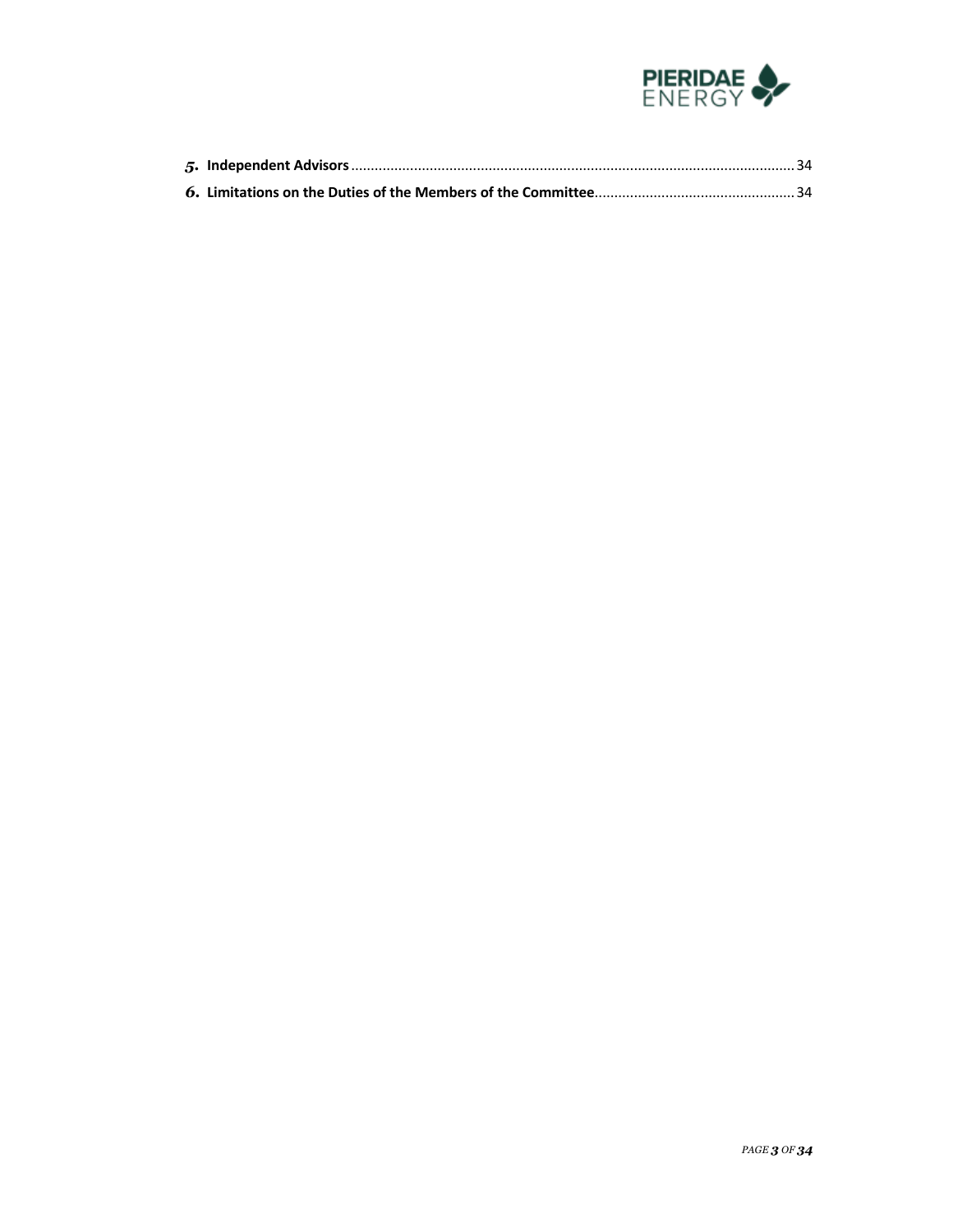

#### **MANDATES**

#### BOARD OF DIRECTORS

#### *1.* **Primary Objective**

The primary objective of the Board in discharging its mandate is the effective and efficient conduct by the Corporation of its business and affairs in accordance with its articles, by-laws and policies, and in a manner and to the extent consistent with applicable law and with the purpose of enhancing and preserving shareholder value while taking into account the legitimate interests of employees, customers, lenders and the wider communities.

Accordingly, the Board will be concerned with such matters as strategic and financial planning, risk assessment and mitigation, senior management determination, corporate governance, public disclosure and compliance monitoring.

# *2.* **Directors**

Each director has the duty to act in the best interests of the Corporation and in so doing must thoroughly understand the nature and extent of the Corporation's business and affairs while maintaining an acute awareness of the political, economic, social, legal and environmental realities and constraints prevailing in all jurisdictions in which the Corporation conducts, or proposes to conduct, its business and affairs. In exercising their powers and in discharging their duties, the directors shall:

- act honestly and in good faith with a view to the best interests of the Corporation<sup>1</sup>;
- exercise the care, diligence and skill that a reasonably prudent person would exercise in comparable circumstances<sup>2</sup>;
- disclose to the Corporation the nature and extent of any interest that the director has in a material contract or material transaction with the Corporation if the director is a party to the contract or transaction, is a director or an officer, or an individual acting in a similar capacity, of a party to the contract or transaction or has a material interest in a party to the contract or transaction<sup>3</sup>;
- comply with the CBCA and the regulations enacted thereunder as well as with the Corporation's articles and by-laws<sup>4</sup>; and
- comply with their obligations under applicable law and the policies adopted by the Corporation.

Paragraph 122(1)(a) of the CBCA

<sup>&</sup>lt;sup>2</sup> Paragraph  $122(1)(b)$  of the CBCA

Subsection 120(1) of the CBCA

Subsection 122(2) of the CBCA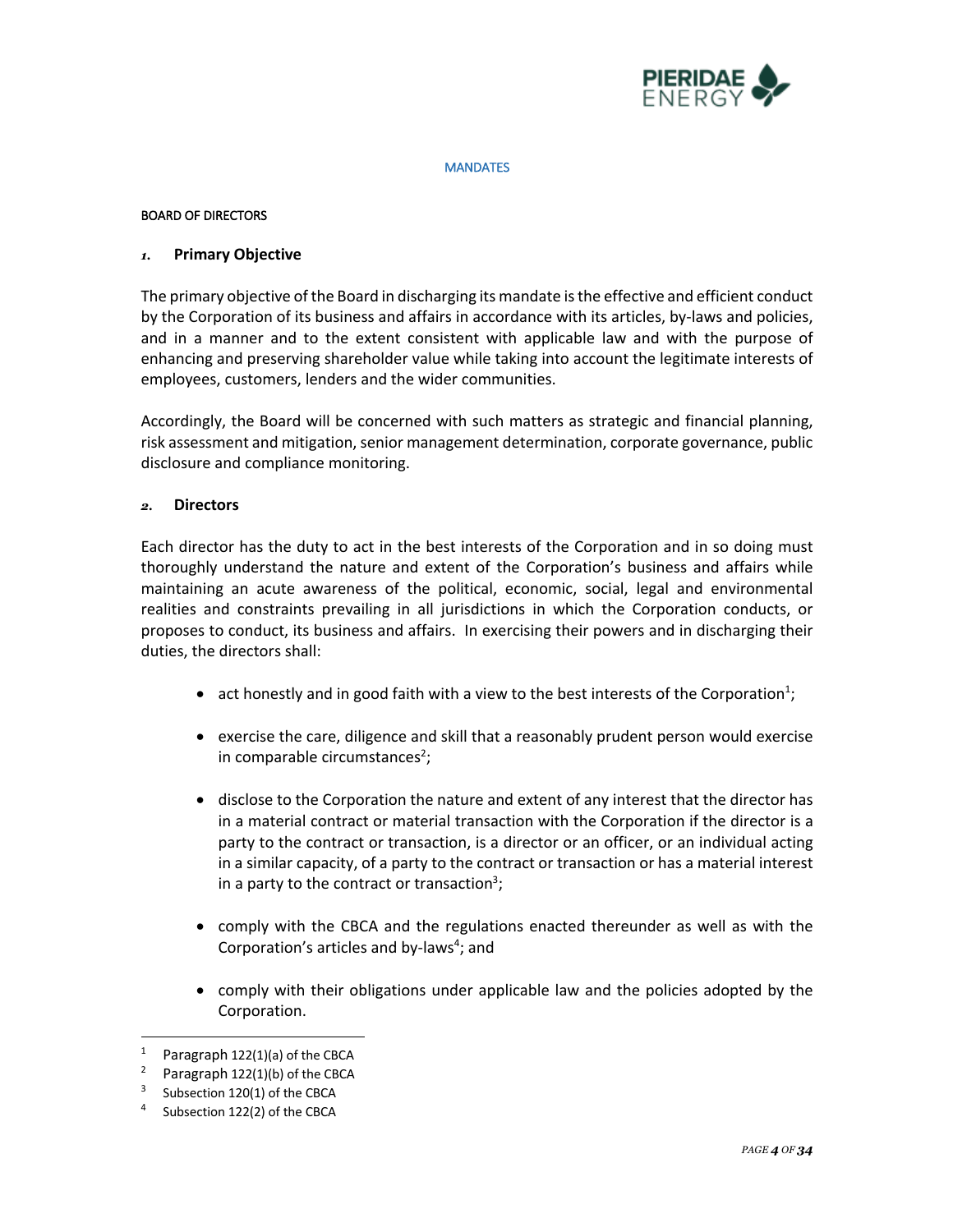

### *3.* **Mandate**

#### **(a) statutory responsibilities**

The Board has the statutory responsibility:

- $\bullet$  to supervise the management of the business and affairs of the Corporation<sup>5</sup>;
- to review and to approve the annual consolidated financial statements of the Corporation<sup>6</sup>;
- to place before the shareholders at every annual meeting the annual consolidated financial statements of the Corporation, the report of the auditor and any further information respecting the financial position of the Corporation and the results of its operations required by the articles and by-laws of the Corporation<sup>7</sup>.

The Board is also responsible for considering the following matters as a full Board which in law may not be delegated to management or to a committee of the Board<sup>8</sup>:

- any submission to the shareholders of a question or matter requiring the approval of the shareholders;
- the filling of a vacancy among the directors or in the office of auditor, or appointment of additional directors;
- the declaration of dividends;
- the purchase, redemption or any other form of acquisition of securities issued by the Corporation;
- the approval of a management proxy circulars;
- the approval of any take-over bid circular or directors' circular;
- the approval of annual consolidated financial statements of the Corporation; and
- the adoption, amendment or repeal of the by-laws of the Corporation.

 $5$  Subsection 102(1) of the CBCA

 $6$  Subsection 158(1) of the CBCA

<sup>&</sup>lt;sup>7</sup> Subsection 155(1) of the CBCA

Subsection 115(3) of the CBCA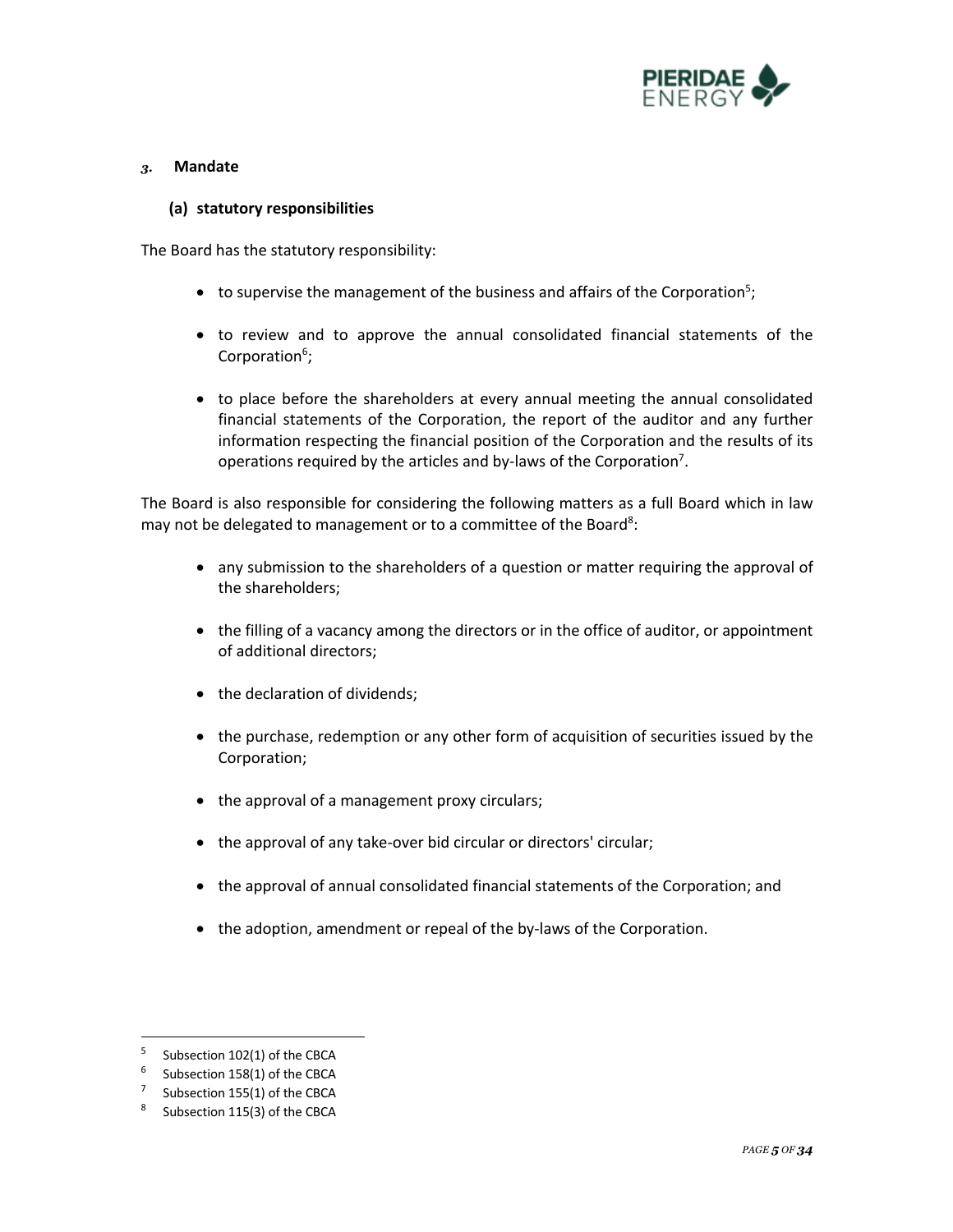

# **(b) strategic and financial planning**

The Board has the responsibility:

- to review and consider for approval the strategic and financial objectives of the Corporation proposed by management;
- to review and consider for approval the operating and capital budgets of the Corporation proposed by management;
- to review and consider for approval all amendments or departures from the established strategic and financial objectives and budgets of the Corporation as proposed by management; and
- to review financial performance of the Corporation measured against the financial objectives and budgets of the Corporation.

### **(c) risk assessment and mitigation**

The Board has the responsibility:

- to ensure that management has identified and assessed the principal risks attendant on the business and affairs of the Corporation and has achieved an appropriate balance between the risks incurred and the anticipated benefits; and
- to confirm that there are systems in place which effectively monitor and mitigate those risks with a view to achieving the strategic and financial objectives of the Corporation.

### **(d) senior management determination**

The Board has the responsibility:

- to appoint the CEO and approve the primary duties of the CEO;
- to approve the terms and conditions (including compensation) of the CEO's employment by the Corporation;
- to monitor and assess the performance of the CEO measured against the strategic and financial objectives of the Corporation;
- if requested by the CEO, to advise and counsel the CEO in the execution of the CEO's duties;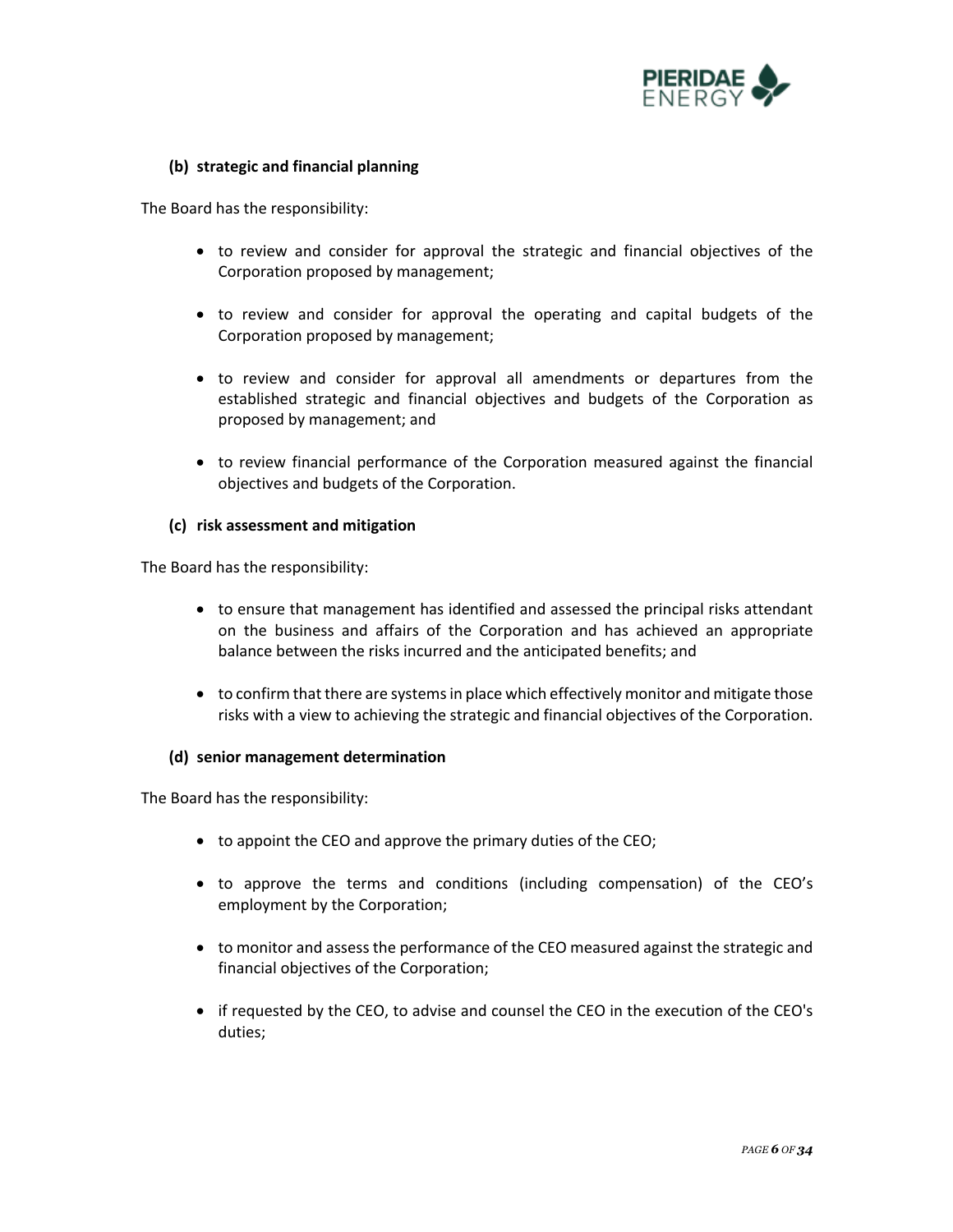

- in consultation with the CEO, to approve the appointment of the other Officers and to approve the terms and conditions (including compensation) of those Officer's employment by the Corporation; and
- to assess the adequacy of the processes implemented by the Corporation to train and develop the Officers and other members of senior management and to achieve the orderly succession of management.

### **(e) corporate governance**

The Board has the responsibility:

- to implement appropriate structures and procedures to permit the Board to function independently of management;
- to analyze the definition of independence and its application to individual directors on a periodic basis;
- to establish appropriate practices for the regular evaluation of the effectiveness of the Board, its committees and individual directors;
- to establish committees and approve their respective mandates and the limits of authority delegated to each committee;
- to establish limits of authority delegated to Officers; and
- to assess the integrity and professional conduct of the Officers and other members of senior management, to monitor their compliance with applicable law and the policies adopted by the Corporation and to evaluate their success in creating a corporate culture of integrity, professionalism and compliance with legal and corporate standards.

### **(f) public disclosure**

The Board has the responsibility:

- to supervise the Corporation's compliance with its public disclosure obligations;
- to verify that the Corporation has in place policies and programs that ensure that the Corporation communicates effectively and on a timely basis with shareholders, employees, other stakeholders and the public generally;
- to verify that management of the Corporation discharges its responsibilities in relation to the preparation and fair presentation of the Corporation's annual consolidated financial statements in accordance with International Financial Reporting Standards;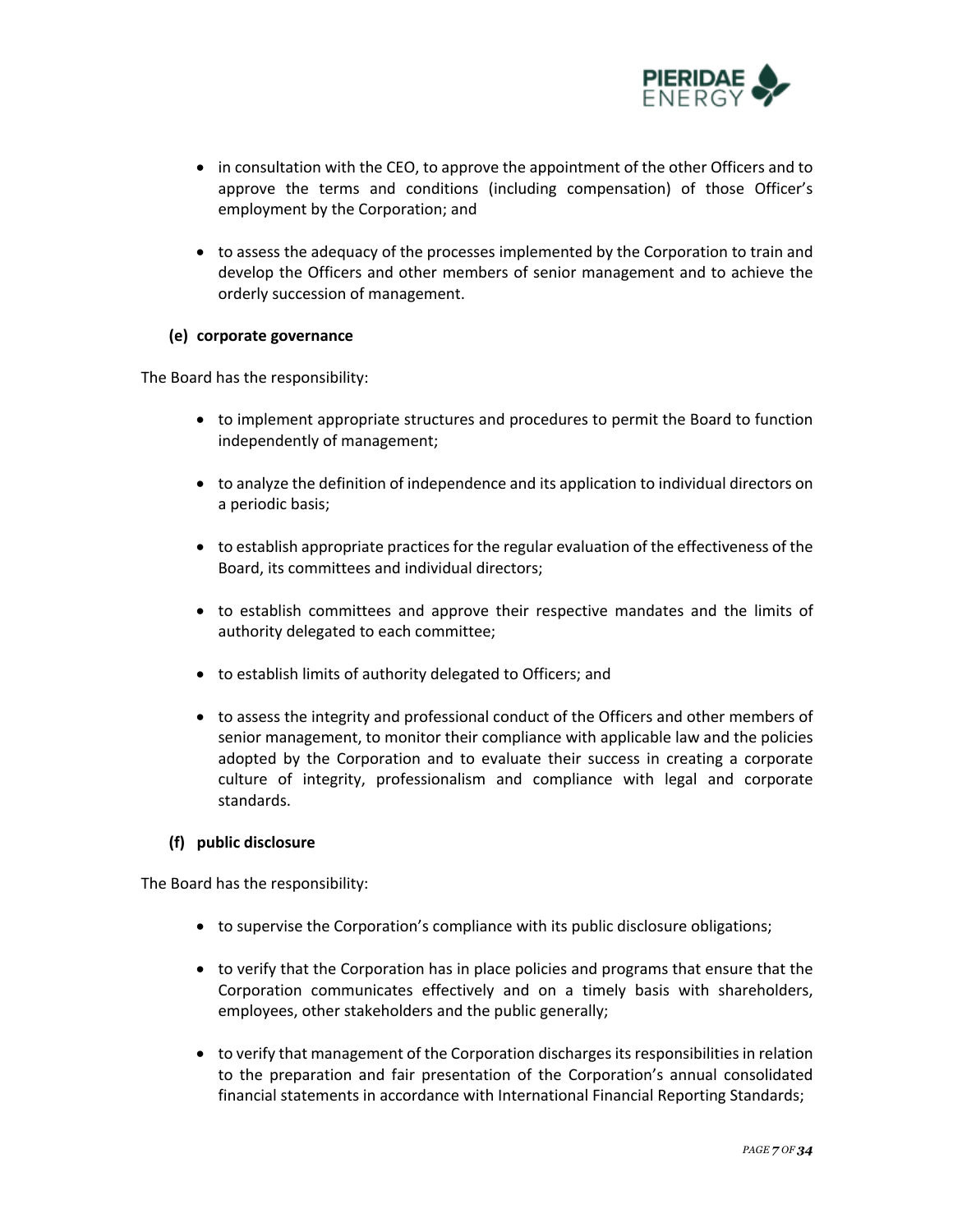

- to verify that the financial performance of the Corporation is adequately reported to shareholders and regulators on a timely and regular basis;
- to verify the timely disclosure of any other developments that have, or could have, a material or significant impact on the business or affairs of the Corporation; and
- to report at least annually to the shareholders of the Corporation on its stewardship of the business and affairs of the Corporation.

# **(g) compliance monitoring**

The Board has the responsibility to:

- to monitor the Corporation's compliance with applicable law in the conduct of its business and affairs including compliance with each of its contractual obligations;
- to monitor the Corporation's compliance with its policies and procedures in the conduct of its business and affairs including compliance with policies and procedures concerning such matters as the health and safety of its employees, the protection of the environment and ethical business conduct;
- to verify that the Corporation maintains adequate internal controls and information systems for the purpose of ensuring that the Corporation satisfies all of its compliance obligations; and
- to take remedial action if the Corporation fails to satisfy any of its compliance obligations.

### **(h) other responsibilities**

The Board has the responsibility to:

- to ensure that all new directors receive an orientation respecting the Corporation's business and affairs and receive continuing education opportunities to enhance their skills; and
- to take such other action that is consistent with this mandate, the Corporation's articles, by-laws and policies and applicable law as the Board considers necessary or appropriate acting reasonably.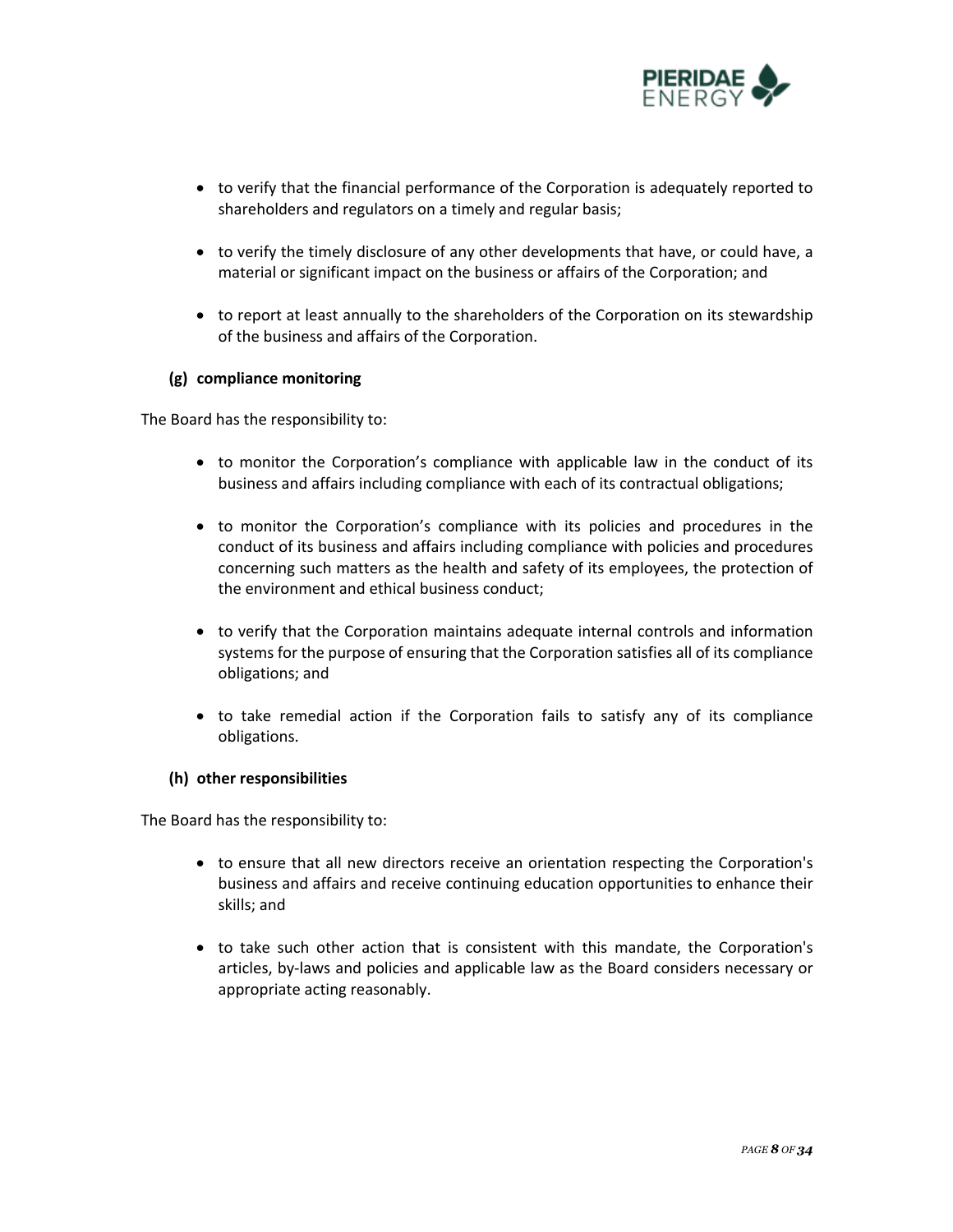

### *4.* **Meetings and Operation**

The Chair or any two directors may call a meeting of the Board, at such time and at such place as they determine, by giving at least forty eight hours' notice of such meeting to all directors.

The Board shall meet as often as it determines, but not less frequently than quarterly.

Independent directors shall meet regularly and as often as necessary to fulfill their responsibilities, without non-independent directors and management participation.

A quorum for meetings of the Board will be a majority of directors and the rules for calling, holding, conducting and adjourning meetings of the Board will be those prescribed by the articles and by-laws of the Corporation.

The affirmative vote of a majority of the directors participating in any meeting of the Board is necessary for the adoption of any resolution.

The Chair will preside at all meetings of the Board, unless the Chair is not present, in which case the directors that are present will designate from among such members the Chair for the purposes of the meeting.

Agendas, approved by the Chair, will be circulated to the directors along with background information on a timely basis prior to the Board meetings. Minutes of all meetings of the Board will be taken. The minutes of the Board will be recorded and maintained.

All directors are expected to allow sufficient time to review meeting materials and be prepared for Board meetings. Directors are expected to attend most, if not all, Board meetings.

A director or directors may participate in a meeting of the Board by means of such telephonic, electronic or other communication facilities that permit all persons participating in the meeting to communicate adequately with each other, and a director participating in such a meeting by any such means is deemed to be present at that meeting.

The CEO will attend meetings of the Board where matters relating to the functions as the Board are dealt with, unless otherwise excused from all or part of any such meeting by the Chair. The Board may invite such other Officers, directors and employees of the Corporation as it sees fit from time to time to attend at meetings of the Board and assist in the discussion and consideration of the matters being considered by the Board.

Subject to the articles and by-laws of the Corporation and applicable law, the Board may delegate powers, duties and responsibilities to committees of the Board and the Board retains the responsibility of managing its own affairs including selecting its Chair, nominating candidates for election to the Board, constituting committees of the full Board, determining directors' compensation and assessing the effectiveness of the Board, committees and directors in fulfilling their responsibilities.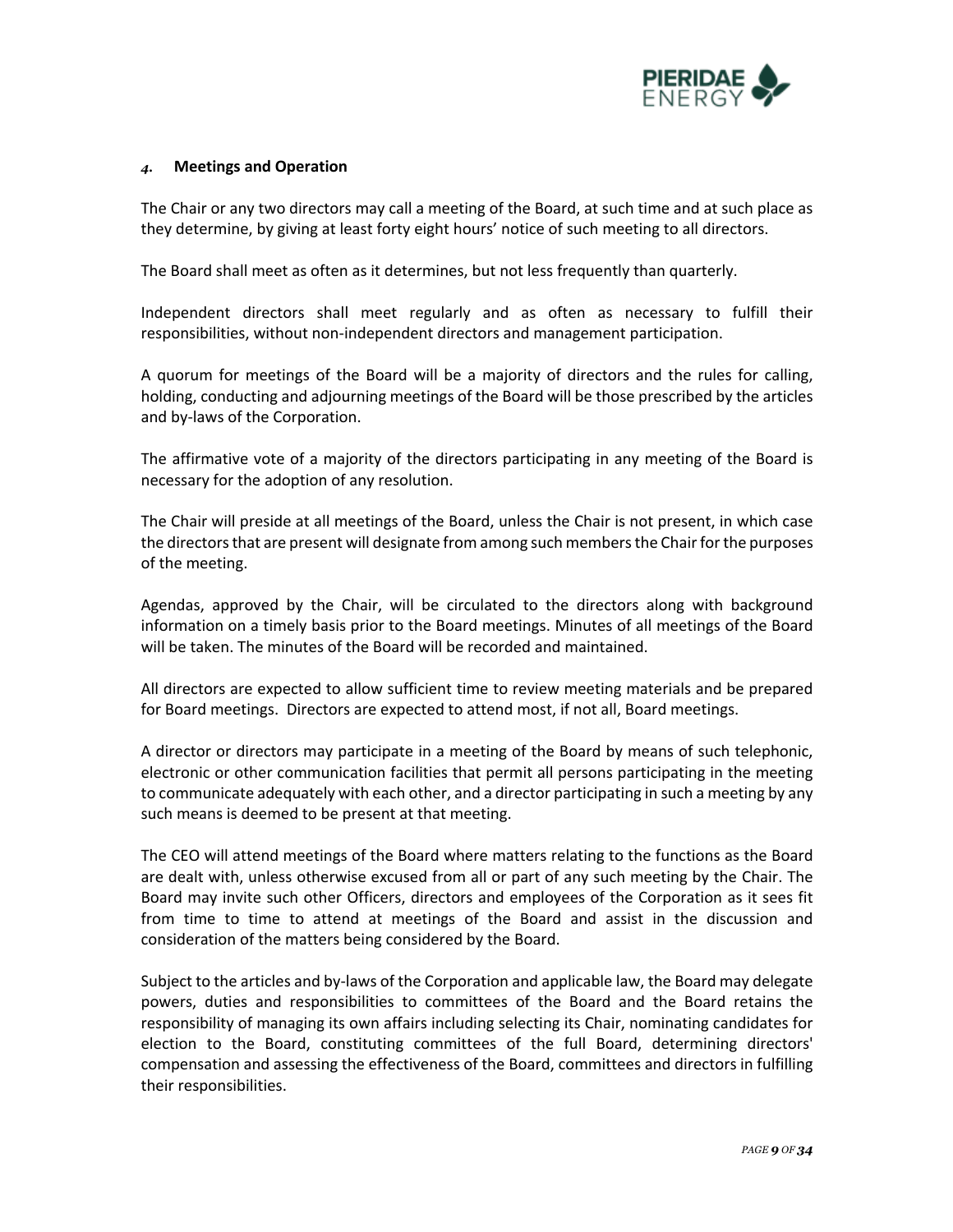

### *5.* **Independent Advisors**

The Board has the authority to retain such independent advisors as it may consider necessary or advisable for its purposes. The expenses related to such engagement shall be funded by the Corporation.

### *6.* **Responsibilities of the Chair**

The Chair of the Board is appointed at the pleasure of, and reports to the Board. The responsibilities of the Chair include:

- working collaboratively with the CEO to coordinate the affairs of the Board and to ensure effective relations with Officers, shareholders, other stakeholders and the public; and
- ensuring that the Board is organized properly, functions effectively, and meets its obligations and responsibilities in all aspects of its work.

# **(a) relationship with the CEO**

The Chair will maintain unfettered bi-lateral communication with the CEO. The Chair's interaction with all other Officers is permitted as appropriate.

The Chair will work collaboratively with the CEO:

- to act as the principal sounding board, counselor and confidant for the CEO, including helping to review strategies, define issues, maintain accountability, and build relationships;
- to ensure the CEO is aware of concerns of the directors, other Officers, shareholders, other stakeholders and the public;
- to assess, in conjunction with the relevant committees, the performance of the CEO and provide input with respect to compensation and succession;
- to work closely with the CEO to ensure management strategies, plans, and performance are appropriately presented to the Board; and
- at the request of the CEO, to provide assistance on major policy issues such as acquisitions, divestitures, and new strategic initiatives.

### **(b) relationship with the board**

The Chair will work collaboratively with the other members of the Board: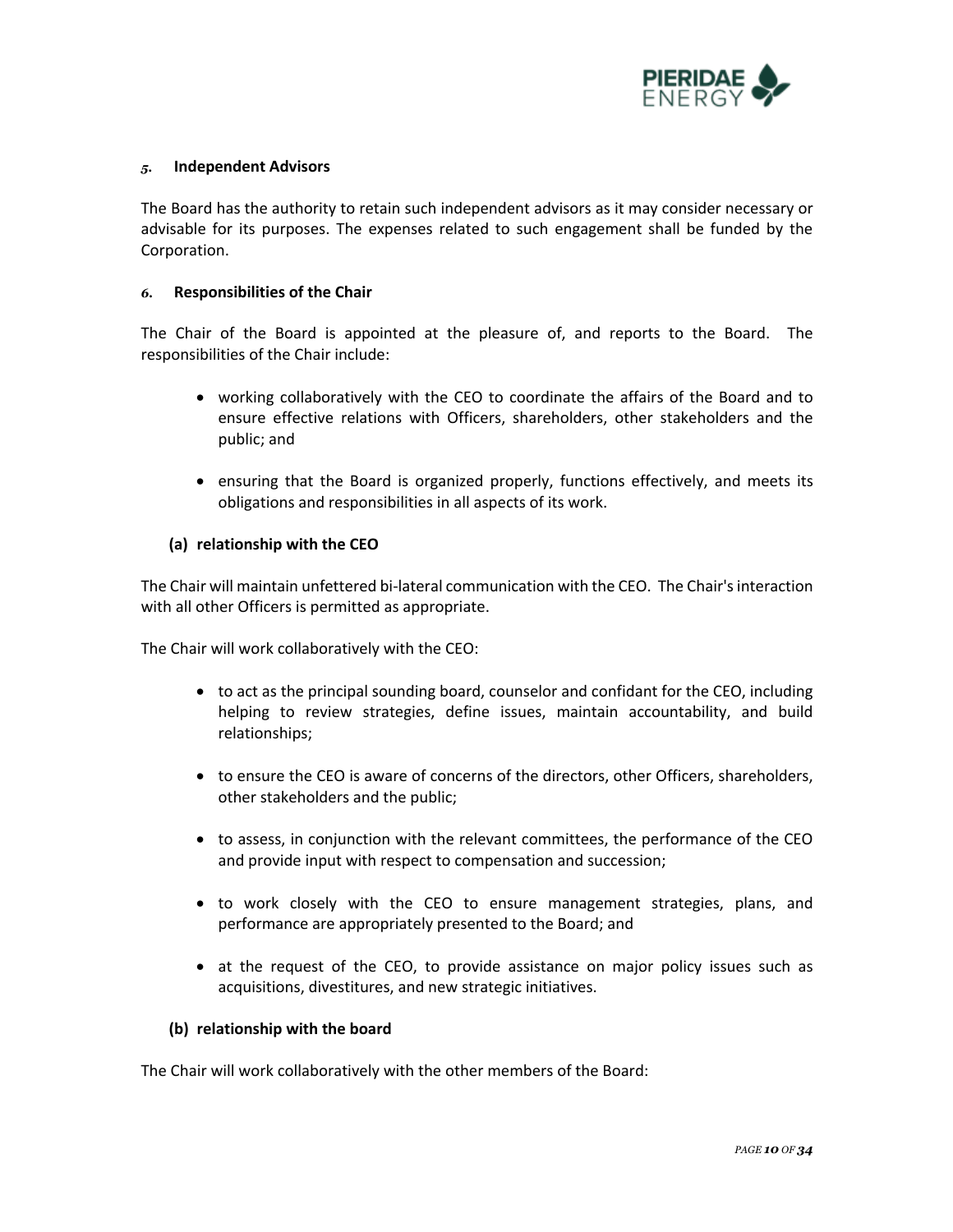

- to lead the Board in monitoring and evaluating the performance of the CEO, the accountability of the CEO, and the implementation of management succession and development plans;
- to ensure the Board receives adequate and regular updates from the CEO on all issues important to the interests of the Corporation;
- to maintain a liaison and communication with all directors and committee chairs to coordinate input from directors, and optimize the effectiveness of the Board and its committees; and
- in collaboration with the CEO, to ensure data requested by directors or committees is provided in a timely manner and meets their needs.

# **(c) board meetings**

The Chair has the responsibility:

- to chair meetings of the Board;
- to ensure the directors are alert to their obligations to the Corporation, shareholders, management, other stakeholders and pursuant to law;
- to establish the frequency of meetings of the Board and review such frequency from time to time, as considered appropriate or as requested by the directors;
- to assist the appropriate committee in identifying a slate of directors to be nominated for election to the Board;
- to recommend board committees and their composition, review the need for, and the performance and suitability of, those committees and make such adjustments as are deemed necessary from time to time, all in conjunction with the CEO and the relevant committees;
- to prepare the agenda and co-ordinate the distribution of the agenda, information packages and related materials for meetings of the Board in consultation with the CEO;
- to coordinate the review and assessment of individual attendance, performance and compensation of directors and the size and composition, and overall performance of the Board, all in conjunction with the relevant committees of the Board;
- to endeavor to ensure that the Board's key discussions take place when as many of the directors as possible are present and that essential decisions are made when as many directors as possible are present (either in person or by telephone);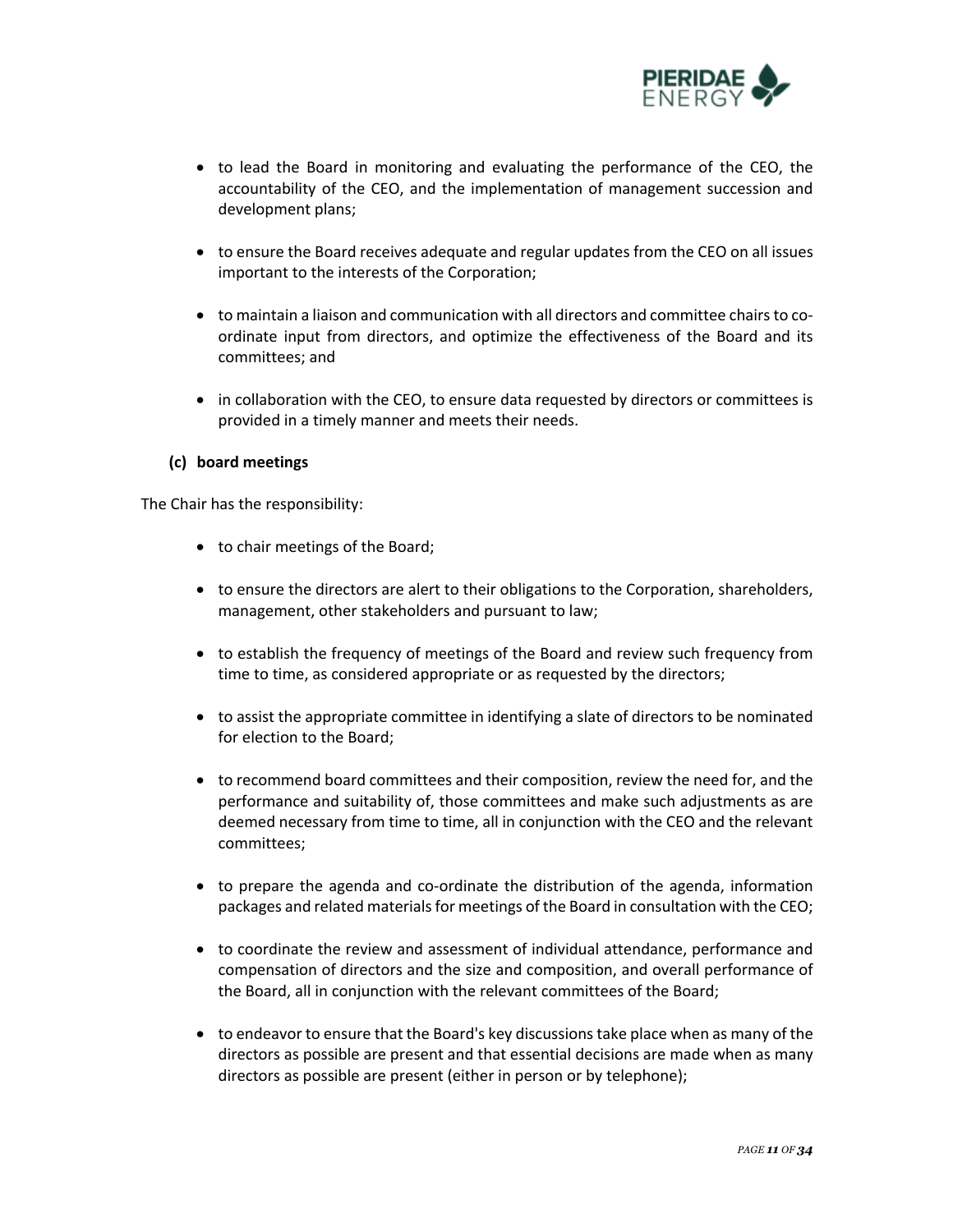

- to endeavor to ensure that Board meetings can be scheduled to deal with important business that arises outside of the regular periodic meetings;
- to endeavor to ensure that the Board is able to function independently of management;
- to consider, and allow for, when appropriate a meeting of all independent directors, so that Board meetings can take place without management being present;
- to endeavor to ensure reasonable procedures are in place to allow for directors to engage outside advisors at the expense of the Corporation, in appropriate circumstances; and
- to apply the Rules of Order:
	- to ensure that the meeting is duly constituted;
	- to ensure the meeting provides for reasonable accommodation;
	- to confirm the admissibility of all persons at the meeting;
	- to preserve order and the control of the meeting; and
	- to ascertain the sense of the meeting by a vote on all questions properly brought before the meeting.

### **(d) shareholder meetings**

The Chair has the responsibility:

- to chair meetings of shareholders;
- to ensure, in collaboration with the CEO and relevant committees, that the Corporation's management and, where applicable, the Board are appropriately represented at official functions and meetings with major shareholder groups, and other stakeholder groups;
- at the request of the CEO, to assist in representing the Corporation at specific shareholder presentations, or with senior levels of industry or government to promote specific corporate objectives;
- at the request of the CEO, to undertake public service activities in conjunction with the Corporation's charitable, educational and cultural objectives; and
- to apply the Rules of Order:
	- to ensure that the meeting is duly constituted;
	- to ensure the meeting provides for reasonable accommodation;
	- to confirm the admissibility of all persons at the meeting;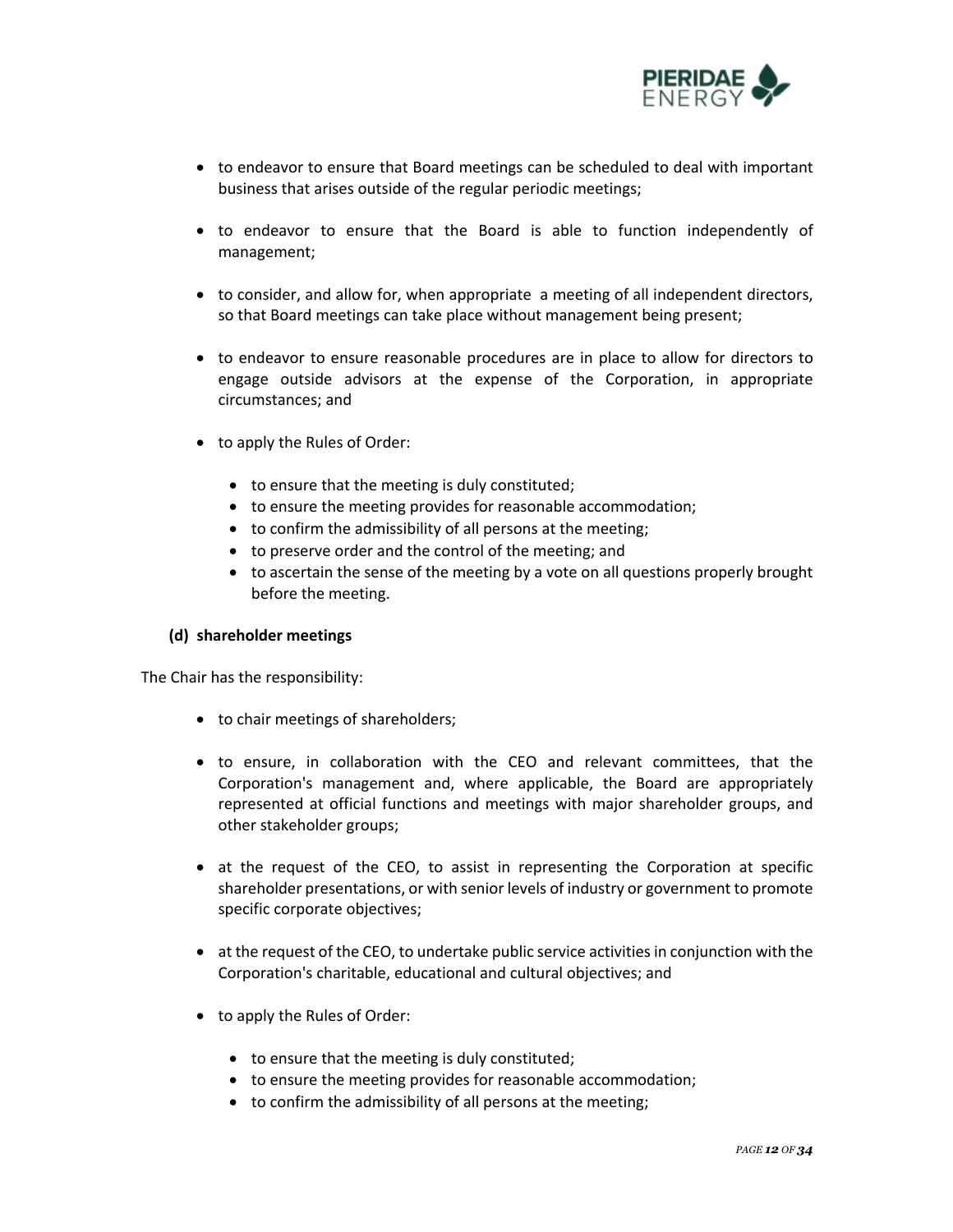

- to preserve order and the control of the meeting;
- to appoint scrutineers if requested and instructing them in their duties;
- to rule on the validity of proxies; and
- to ascertain the sense of the meeting by a vote on all questions properly brought before the meeting.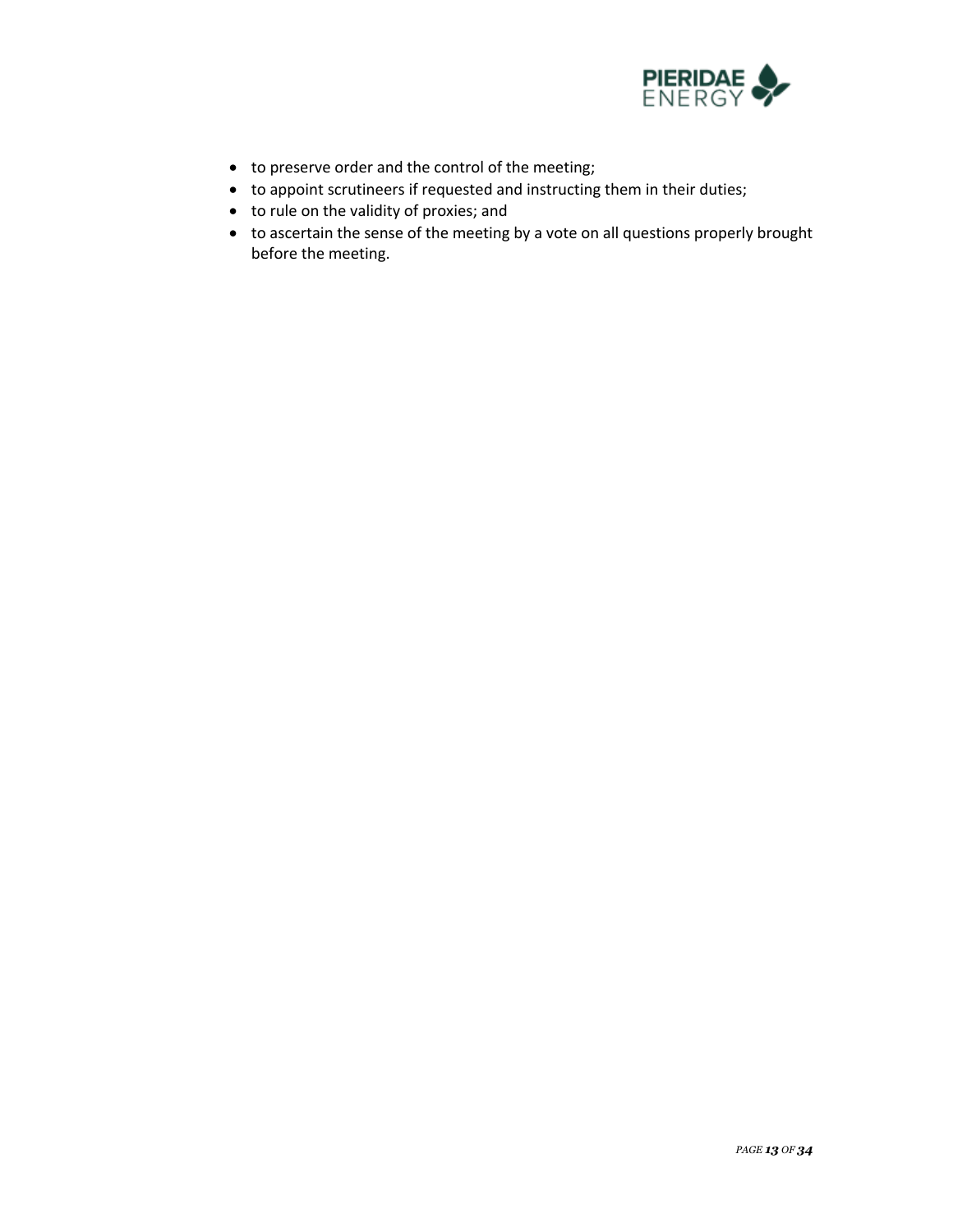

### AUDIT COMMITTEE

# *1.* **Primary Objective**

The primary objective of the Committee in discharging its mandate on behalf of the Board is to assist the directors of the Corporation in satisfying their responsibilities in respect of the preparation and disclosure of the consolidated financial statements of the Corporation, the satisfactory performance of the independent audit function and the assessment and mitigation by the Corporation of risk attendant on its business and affairs.

Accordingly the Committee will be concerned with such matters as the integrity of the Corporation's financial records and financial reporting, oversight of the audit function and the assessment and mitigation of risk.

# *2.* **Membership**

The Committee shall consist of three or more directors appointed by the Board, each of whom shall qualify as independent of the Corporation for purposes of National Instrument 52-110 [Audit Committees] (unless the Board determines that an exemption contained in NI 52-110 is available and determines to rely thereon).

Each member of the Committee shall be financially literate as such qualification is interpreted by the Board in its business judgment.

The Board shall designate one member of the Committee as Chair.

Any member of the Committee may be removed or replaced at any time by the Board. A member will cease to be a member of the Committee as soon as such member ceases to be a director of the Corporation.

The Board may fill vacancies on the Committee by appointment from among its members. If and whenever a vacancy exists on the Committee, the remaining members may exercise all its powers so long as a quorum remains. Subject to the foregoing, following the appointment as a member of the Committee, each member will hold such office until the Committee is reconstituted.

### *3.* **Mandate**

# **(a) statutory responsibilities**

The Committee has the statutory responsibility to review the consolidated financial statements of the Corporation before they are approved by the Board<sup>9</sup>.

Subsection 171(3) of the CBCA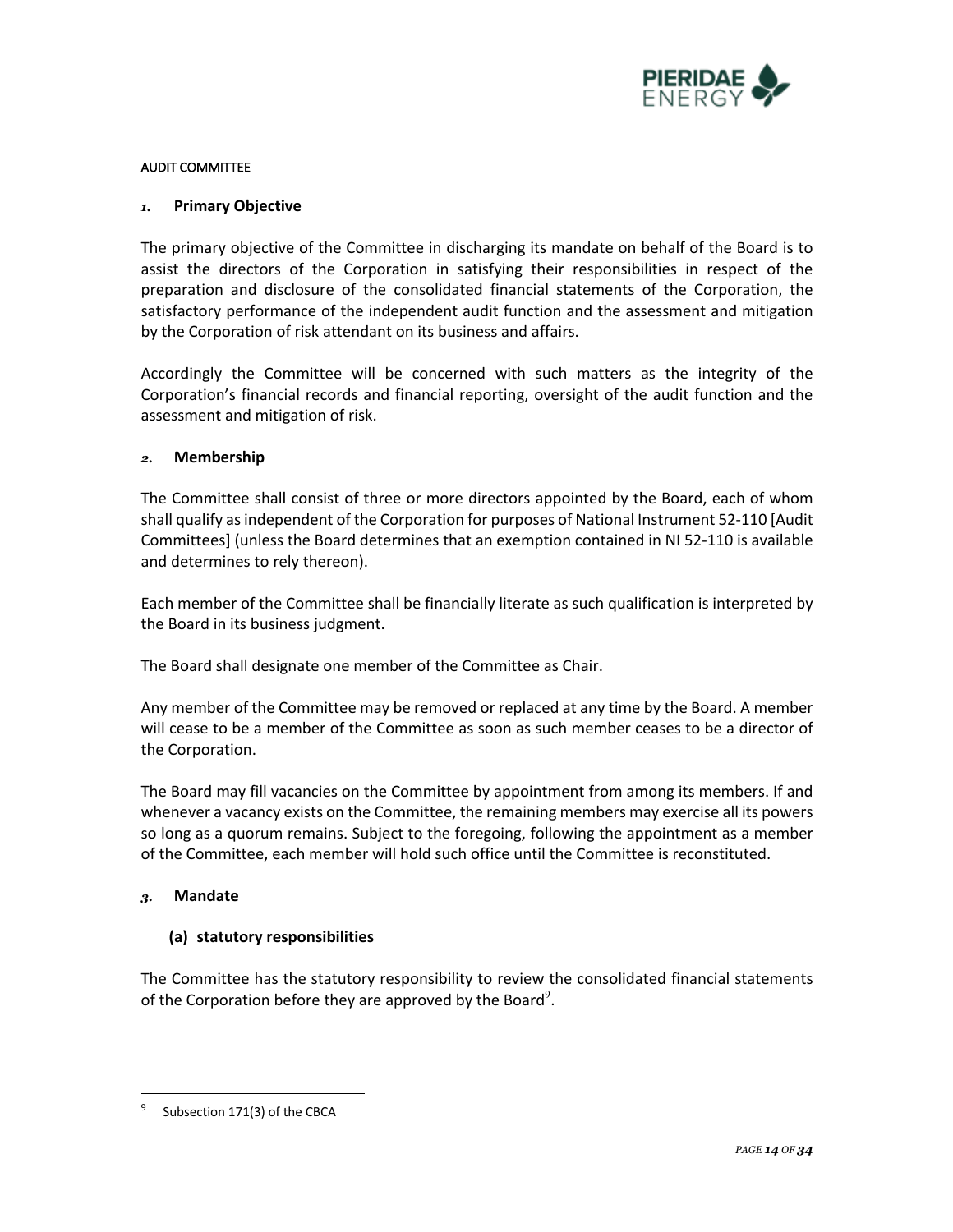

# **(b) financial records and financial reporting**

- to review and evaluate accounting systems and procedures including the internal controls over the Corporation's financial records and financial reporting;
- to assess the integrity of the Corporation's financial records;
- to assist the directors in meeting their responsibilities in respect of the preparation and disclosure of financial statements of the Corporation and related matters;
- to review and evaluate the annual consolidated financial statements, the annual nonconsolidated financial statements and the interim consolidated and interim nonconsolidated financial statements of the Corporation and in so doing, to review and to discuss with management such matters as:
	- any significant issues as to the adequacy of the internal controls and any special steps adopted in light of material control deficiencies;
	- significant accruals, reserves or other estimates such as the ceiling test calculation;
	- accounting treatment of unusual or non-recurring transactions;
	- compliance with any covenants under loan agreements;
	- disclosure requirements for any commitments and contingencies;
	- disclosure requirements for any impairment of assets;
	- significant variances with comparative reporting periods;
	- significant financial reporting issues and judgments made in connection with the preparation of the annual or interim consolidated financial statements
	- any significant changes in the selection or application of accounting principles;
	- the approval of any reports for inclusion in the annual report, as required by applicable law;
- to review and evaluate management's discussion and analysis, annual information form, any information memoranda and prospectuses and all other public disclosure containing financial information (including press releases disclosing financial information) before release and prior to Board approval;
- to satisfy itself that adequate procedures are in place for the review of the Corporation's public disclosure of financial information extracted or derived from the issuer's financial statements (other than the public disclosure referred to above) and to periodically assess the adequacy of those procedures;
- to conduct an investigation sufficient to provide reasonable grounds for believing that the Corporation's financial statements, management's discussion and analysis, annual information form and all other public disclosure containing financial information are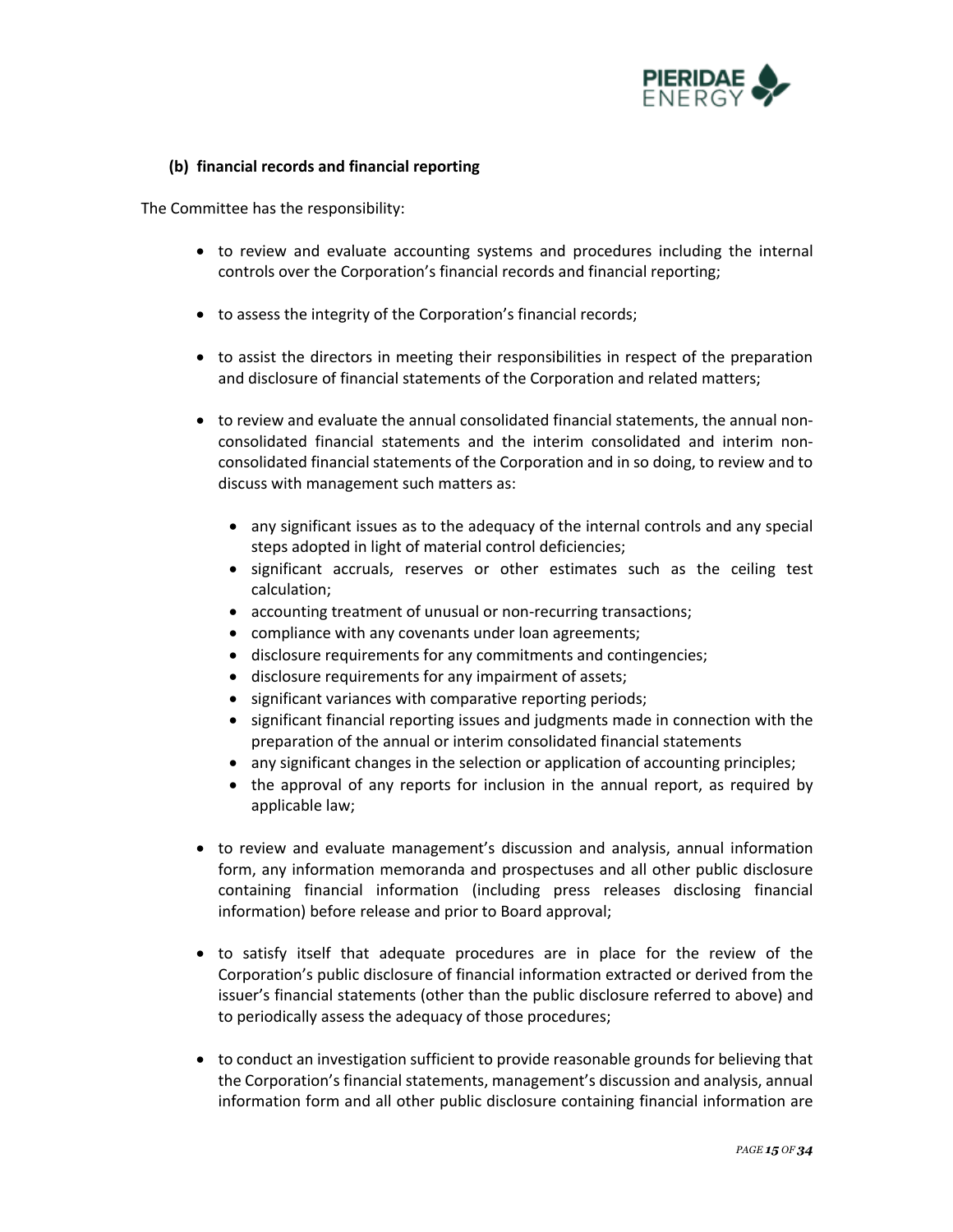

complete in all material respects and consistent with the information known to Committee members;

- to assess whether the annual consolidated financial statements present fairly, in all material respects, the Corporation's financial position, its financial performance and its cash flows in accordance with International Financial Reporting Standards and to recommend to the Board the approval of the annual consolidated financial statements; and
- to review and approve the Corporation's hiring policies regarding partners, employees and former partners and employees of the present and former external auditor of the Corporation.

# **(c) oversight of the audit function**

- to assess the nature and scope of the external audit function as well as any internal audit function;
- to make recommendations to the Board for the appointment and replacement of the external auditor and the setting of their compensation;
- to assess the external auditor's qualifications and independence and to consider whether the auditor's quality controls are adequate, and the provision of permitted non-audit services is compatible with, maintaining the auditor's independence;
- to facilitate and enhance communication between the Board and external auditor in relation to matters concerning the Corporation;
- to pre-approve all non-audit services to be performed by the external auditor including the fees, terms and conditions for the performance of such services;
- to oversee the relationship between the Corporation and its external auditor including the evaluation of the performance of the external auditor, and the lead partner on the external auditor's engagement, in relation to the preparation or issuance of audit reports or the provision of other audit, review, attestation or other services for the Corporation including resolution of any disagreements or disputes between management and the external auditor in regard to financial reporting;
- to discuss with the external auditor matters relating to the conduct of the annual audit including:
	- the scope, planning and staffing of the annual audit;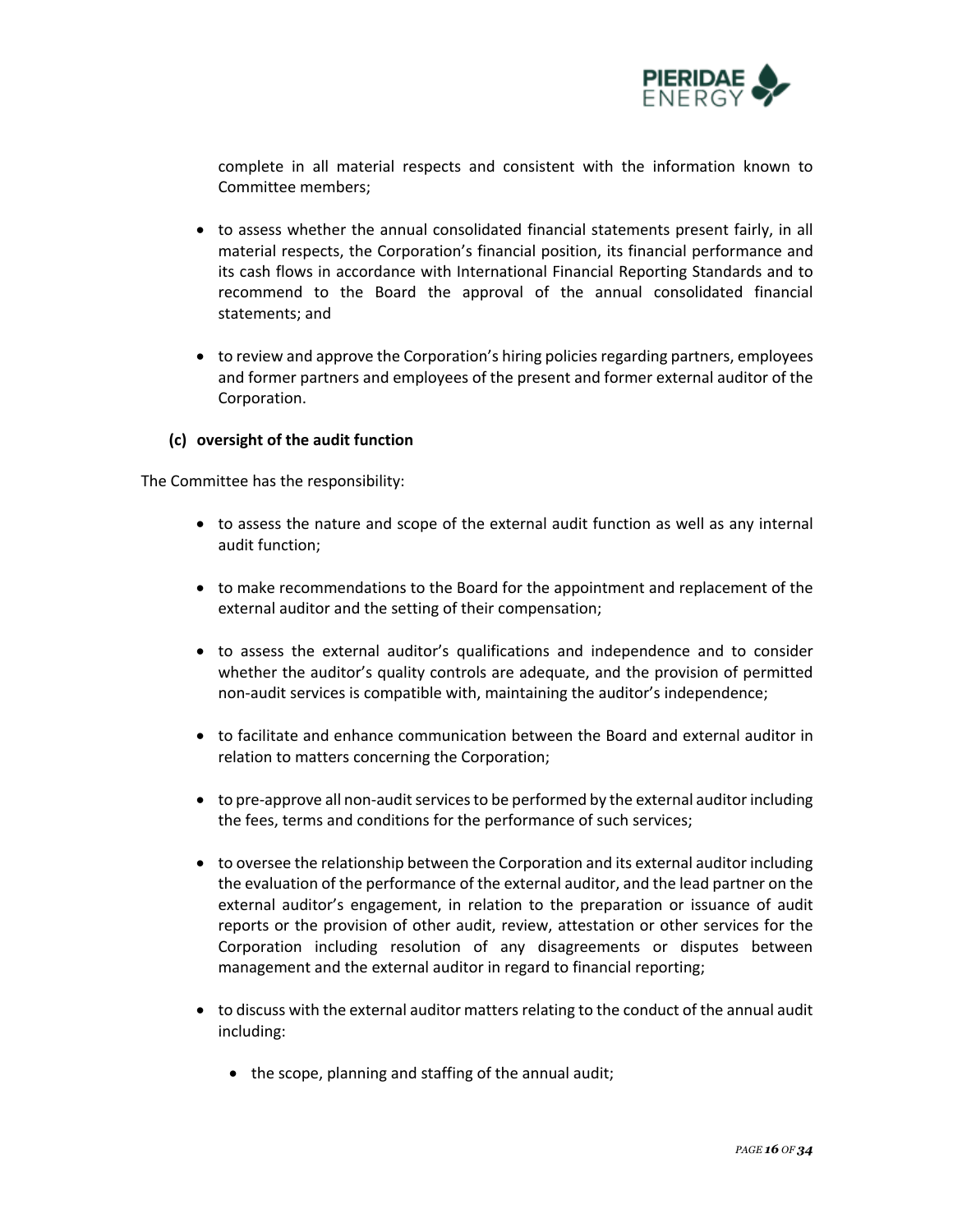

- the audit report on the annual consolidated financial statements of the Corporation and any matters required to be communicated by the external auditor;
- the unaudited interim consolidated financial statements of the Corporation and any matters required to be communicated by the external auditor;
- adjustments raised by the external auditor, whether or not included in the consolidated financial statements;
- any difficulties encountered in the course of the audit work, any restrictions on the scope of activities or access to requested information and any significant disagreements with management; and
- other material written communications between the external auditor and management, such as any management letter or schedule of unadjusted differences;
- to periodically privately consult with the external auditor about internal controls of the Corporation;
- to evaluate whether the Corporation's management is adequately communicating the importance of internal control to all relevant personnel;
- to obtain and to review the external auditor's report regarding the effectiveness of the internal controls of the Corporation and to ensure the adequate disclosure of such matters as required by applicable law including the applicable stock exchanges on which the Corporation's securities are listed and applicable securities regulatory authorities;
- to determine whether and the extent to which any internal control recommendations made by the external auditor are being implemented by management;
- to ensure the rotation of the lead (or coordinating) audit partner having primary responsibility for the audit and the audit partner responsible for reviewing the audit as required by law or corporate policy; and
- when there is to be a change in the auditor, to review all issues relating to the change, including any reportable events, and all information to be included in the required notice to securities regulators of such change.

The external auditor of the Corporation shall communicate with, and report directly to, the Committee.

# **(d) risk assessment and mitigation**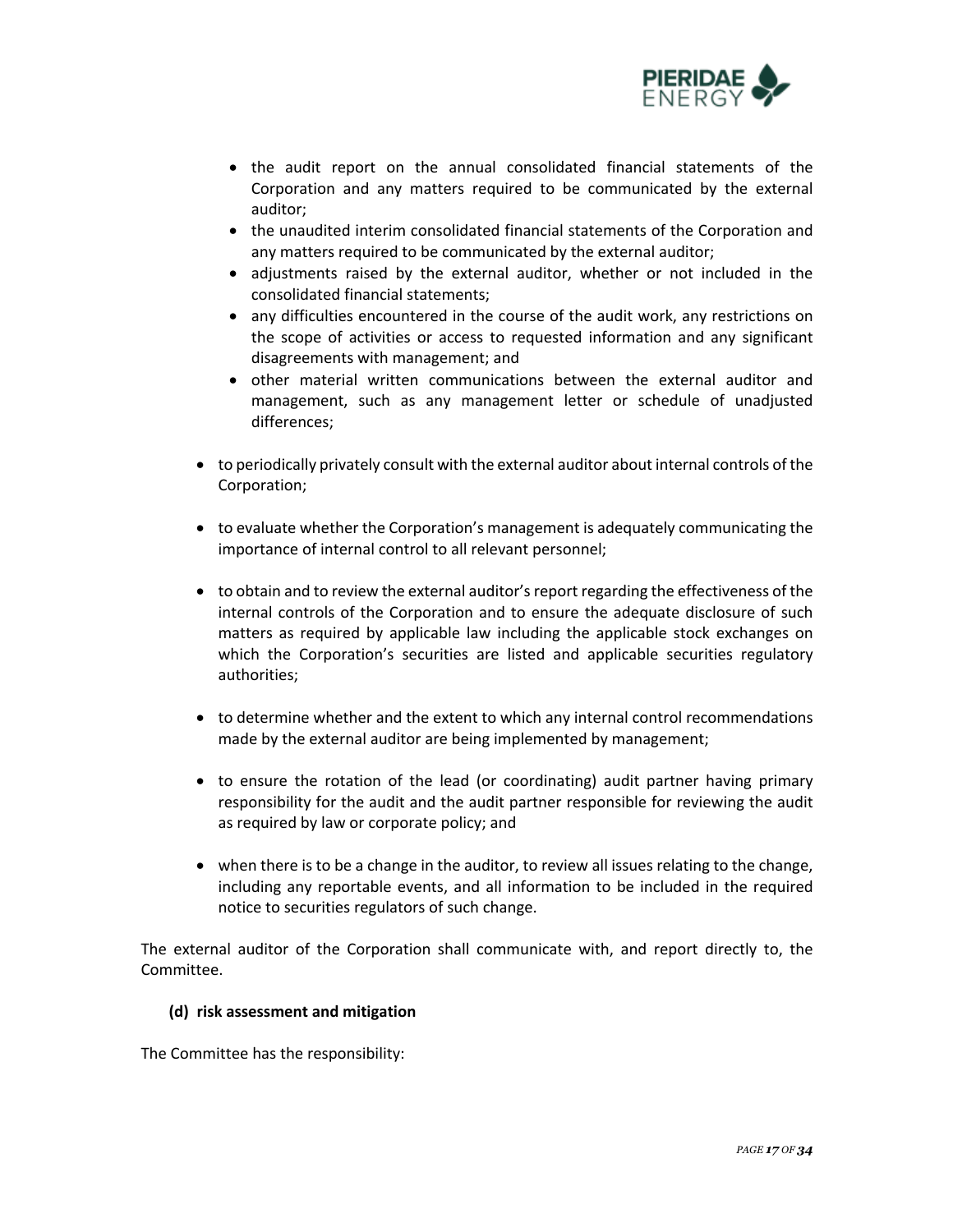

- to review and discuss with management the adequacy of existing policies and procedures governing the risk assessment and risk mitigation processes;
- to review and discuss with management and the external auditor, significant risks and exposures (including commitments associated with farm-in agreements, joint-venture agreements, leases, marketing or transportation arrangements or agreements and all other operational or land agreements, contracts or arrangements) and management's plans and processes to minimize these risks;
- to review the adequacy of the Corporation's insurance coverage; and
- to review all proposed contracts for the supply of property or services that contemplate the payment either by or to the Corporation of consideration exceeding \$5,000,000 in aggregate during the term of the contract.

# **(e) other responsibilities**

- to monitor the Corporation's compliance with applicable law;
- to monitor the Corporation's compliance with National Instrument 52-109 [Certification of Disclosure in Issuers' Annual and Interim Filings];
- to monitor the Corporation's compliance with policies adopted by the Corporation including the Code of Ethical Conduct and investigate any concerns expressed regarding a possible breach in accordance with the Whistleblower Policy or otherwise;
- to undertake special investigations, if necessary, and hire special counsel or experts to assist, if appropriate;
- to establish, and review annually, a procedure for:
	- the receipt, retention, and treatment of complaints received by the Corporation regarding accounting, internal accounting controls, or auditing matters; and
	- the confidential, anonymous submission by employees of the Corporation of concerns regarding questionable accounting or auditing matters and resolution of such concerns, if any;
- to review CEO and CFO expenses and perquisites at least once a year;
- to strengthen the role of the independent directors by facilitating in depth discussions between members of the Committee, management and external auditor; and
- to exercise such other powers and discharge such other responsibilities as are incidental to the purposes, duties and responsibilities specified herein and as may from time to time be delegated to the Committee by the Board;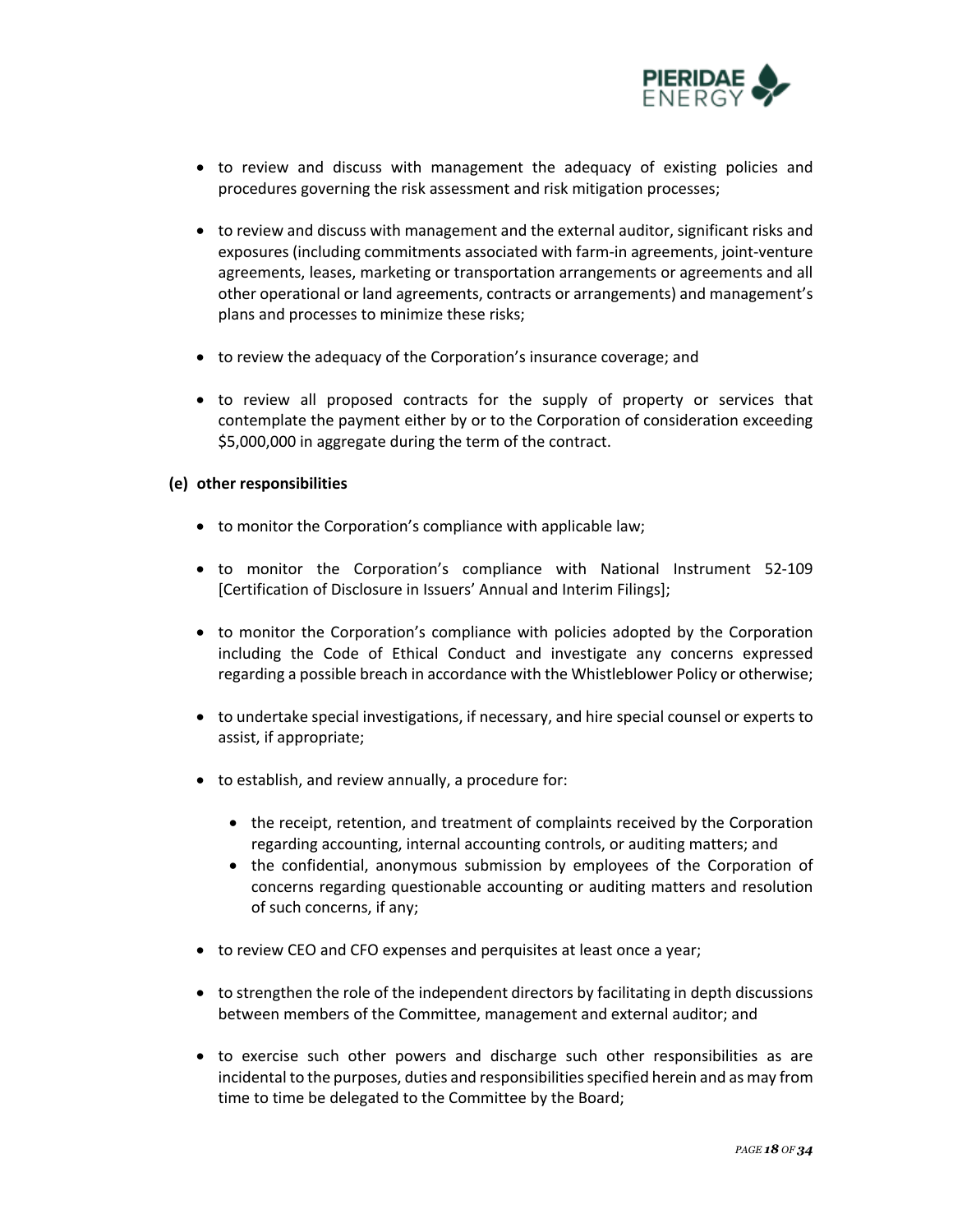

• to review and assess the adequacy of this mandate periodically and, where necessary, recommend changes to the Governance and Compensation Committee and ultimately to the Board for its approval.

### *4.* **Procedure Governing Errors or Misstatements in Financial Statements**

In the event a director or an Officer of the Corporation has reason to believe, after discussion with management, that a material error or misstatement exists in financial statements of the Corporation, that director or Officer shall forthwith notify the Committee and the external auditor of the error or misstatement of which the director or Officer becomes aware in a financial statement that the external auditor or a former external auditor has reported on.

If the external auditor or a former external auditor of the Corporation is notified or becomes aware of an error or misstatement in a financial statement on which the auditor or former auditor has reported, and if in the auditor's or former auditor's opinion the error or misstatement is material, the auditor or former auditor shall inform each director accordingly.

When the Committee or the Board is made aware of an error or misstatement in a financial statement the Board shall prepare and issue revised financial statements or otherwise inform the shareholders of the Corporation and file such revised financial statements as required.

### *5.* **Meetings and Operation**

The Chair or any two members of the Committee may call a meeting of the Committee, at such time and at such place as they determine, by giving at least forty eight hours' notice of such meeting to all members of the Committee and to the external auditor of the Corporation.

The Committee shall meet as often as it determines, but not less frequently than quarterly.

A quorum for meetings of the Committee will be a majority of its members and the rules for calling, holding, conducting and adjourning meetings of the Committee will be the same as those governing the Board unless otherwise determined by the Committee or the Board.

The affirmative vote of a majority of the members of the Committee participating in any meeting of the Committee is necessary for the adoption of any resolution.

The Chair will preside at all meetings of the Committee, unless the Chair is not present, in which case the members of the Committee that are present will designate from among such members the Chair for the purposes of the meeting.

Agendas, approved by the Chair, will be circulated to the Committee members along with background information on a timely basis prior to the Committee meetings. Minutes of all meetings of the Committee will be taken. The minutes of the Committee will be recorded and maintained and the Committee shall report to the Board on its activities after each of its meetings.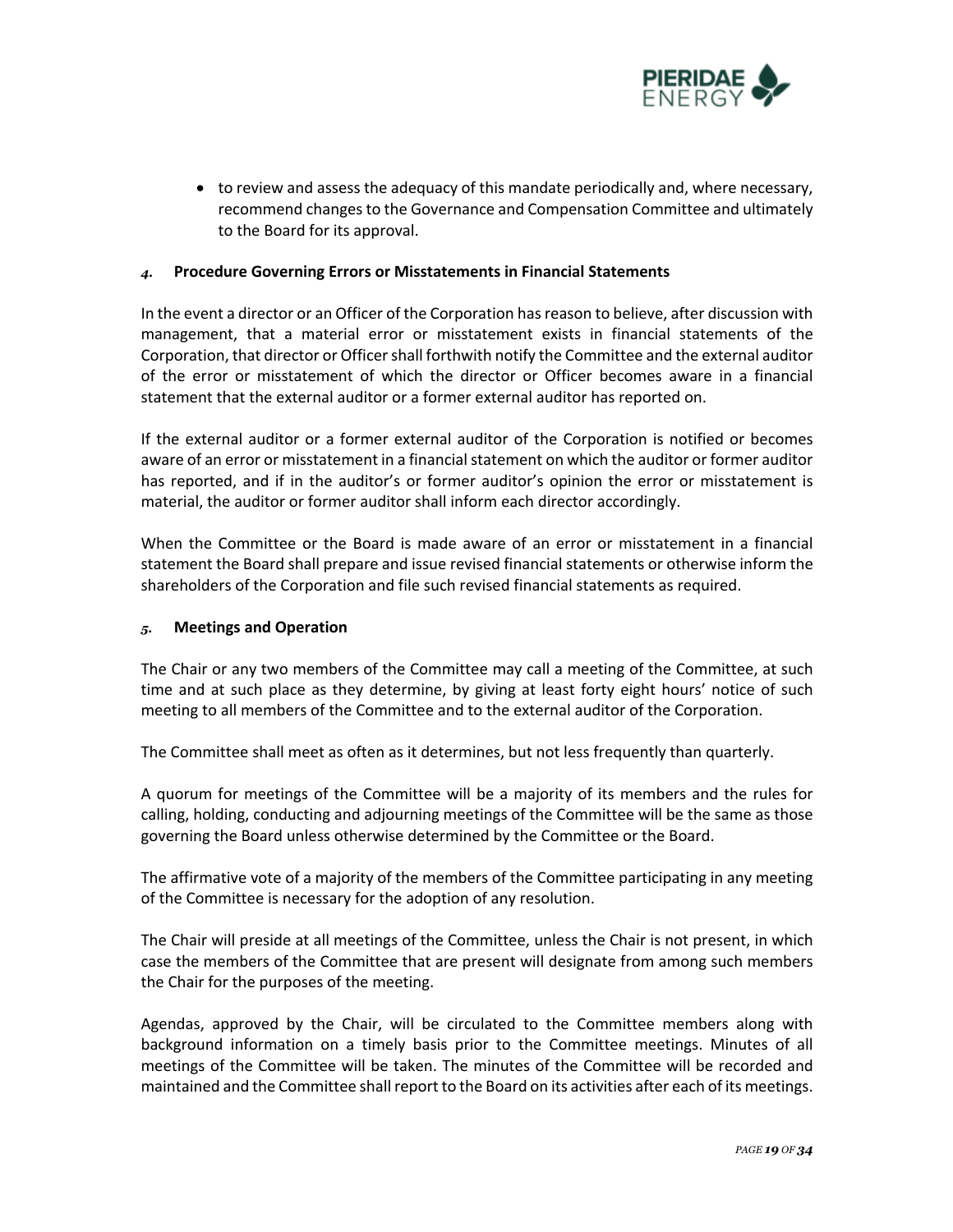

All members of the Committee are expected to allow sufficient time to review meeting materials and be prepared for Committee meetings. Members are expected to attend most, if not all, Committee meetings.

A member or members of the Committee may participate in a meeting of the Committee by means of such telephonic, electronic or other communication facilities that permit all persons participating in the meeting to communicate adequately with each other, and a member participating in such a meeting by any such means is deemed to be present at that meeting.

The CFO will attend meetings of the Committee where matters relating to the functions as the Committee are dealt with, unless otherwise excused from all or part of any such meeting by the Chair. The Committee may invite such other Officers, directors and employees of the Corporation as it sees fit from time to time to attend at meetings of the Committee and assist in the discussion and consideration of the matters being considered by the Committee.

The Committee will meet with the external auditor at least quarterly during each year (in connection with the preparation of the interim and annual consolidated financial statements of the Corporation) and at such other times as the external auditor and the Committee consider appropriate. The Committee is expected to establish and maintain free and open communication with management and the external auditor and shall periodically meet separately with each of them.

Any issues arising from the Committee meetings that bear on the relationship between the Board and management should be communicated to the Chair of the Board by the Committee Chair.

### *6.* **Independent Advisors**

The Committee has the authority to retain such independent advisors as it may deem necessary or advisable for its purposes. The expenses related to such engagement shall be funded by the Corporation.

### *7.* **Limitations on the Duties of the Members of the Committee**

Nothing in this mandate is intended, or may be construed, to impose on any member of the Committee a standard of care or diligence that is in any way more onerous or extensive than the standard required by law.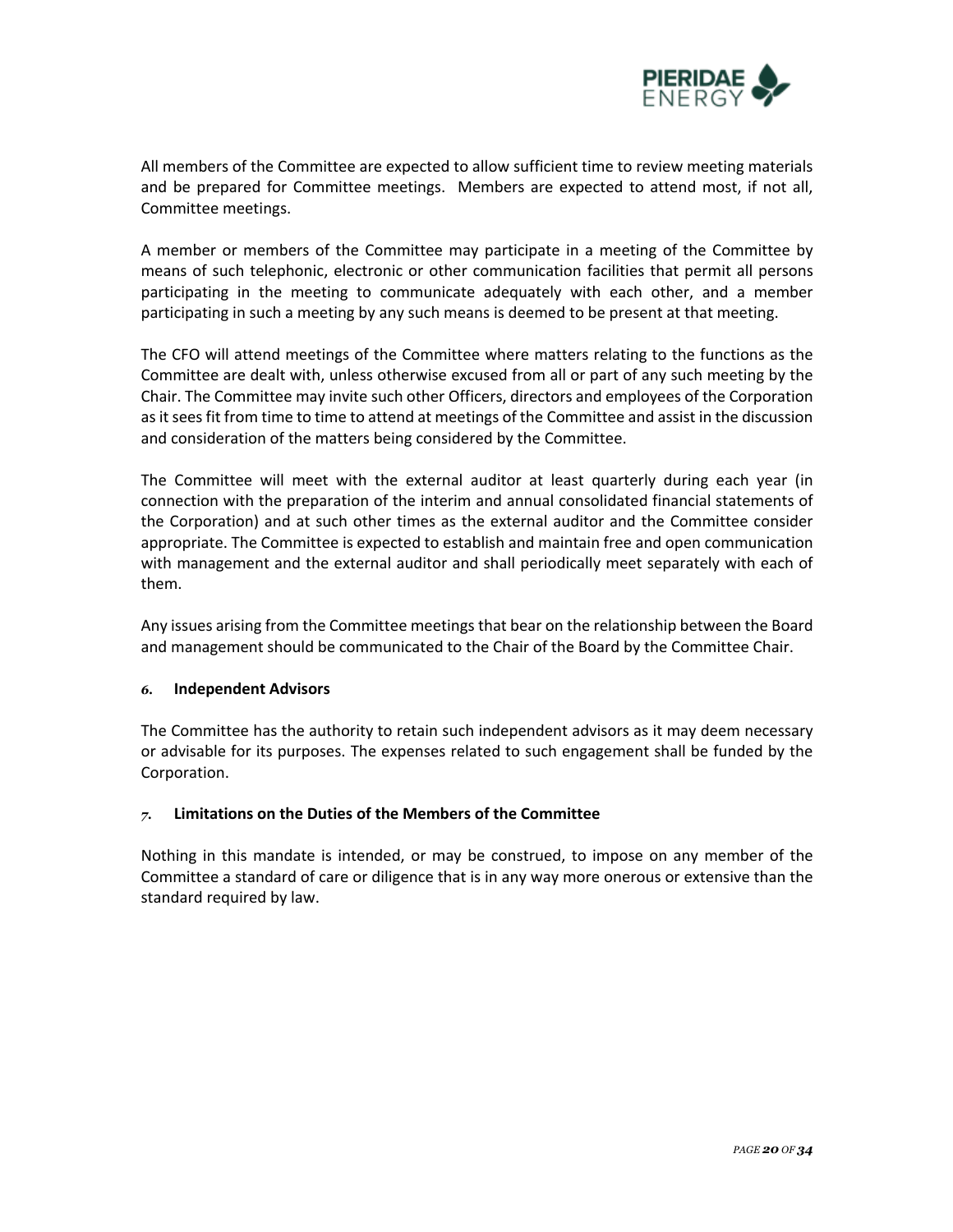

### GOVERNANCE AND ESG COMMITTEE

### *1.* **Primary Objective**

The primary objective of the Committee in discharging its mandate on behalf of the Board is to assist the directors of the Corporation in satisfying their responsibilities in respect of the effective governance of the Corporation and relevant environment, social and other governance matters.

# *2.* **Membership**

The Committee shall consist of three or more directors appointed by the Board, at least a majority of which shall qualify as independent of the Corporation for purposes of National Instrument 52- 110 [Audit Committees] (unless the Board determines that an exemption contained in NI 52-110 is available and determines to rely thereon).

The Board shall designate one member of the Committee as Chair.

Any member of the Committee may be removed or replaced at any time by the Board. A member will cease to be a member of the Committee as soon as such member ceases to be a director of the Corporation.

The Board may fill vacancies on the Committee by appointment from among its members. If and whenever a vacancy exists on the Committee, the remaining members may exercise all its powers so long as a quorum remains. Subject to the foregoing, following the appointment as a member of the Committee, each member will hold such office until the Committee is reconstituted.

### *3.* **Mandate**

The Committee has responsibility:

# **(a) corporate governance**

- to review the adequacy and effectiveness of the Board's governance practices, to make appropriate recommendations to the Board for their improvement and to prepare a statement of corporate governance practices to be included in the Corporation's annual report and/or management information circular in accordance with National Instrument 58-101 [Disclosure of Corporate Governance Practices];
- to review the corporate governance sections of each annual report, each annual information form, each management information circular, each prospectus and similar document that is filed or distributed by the Corporation to shareholders or others;
- to consider the appropriate size of the Board, with a view to facilitating effective decision- making;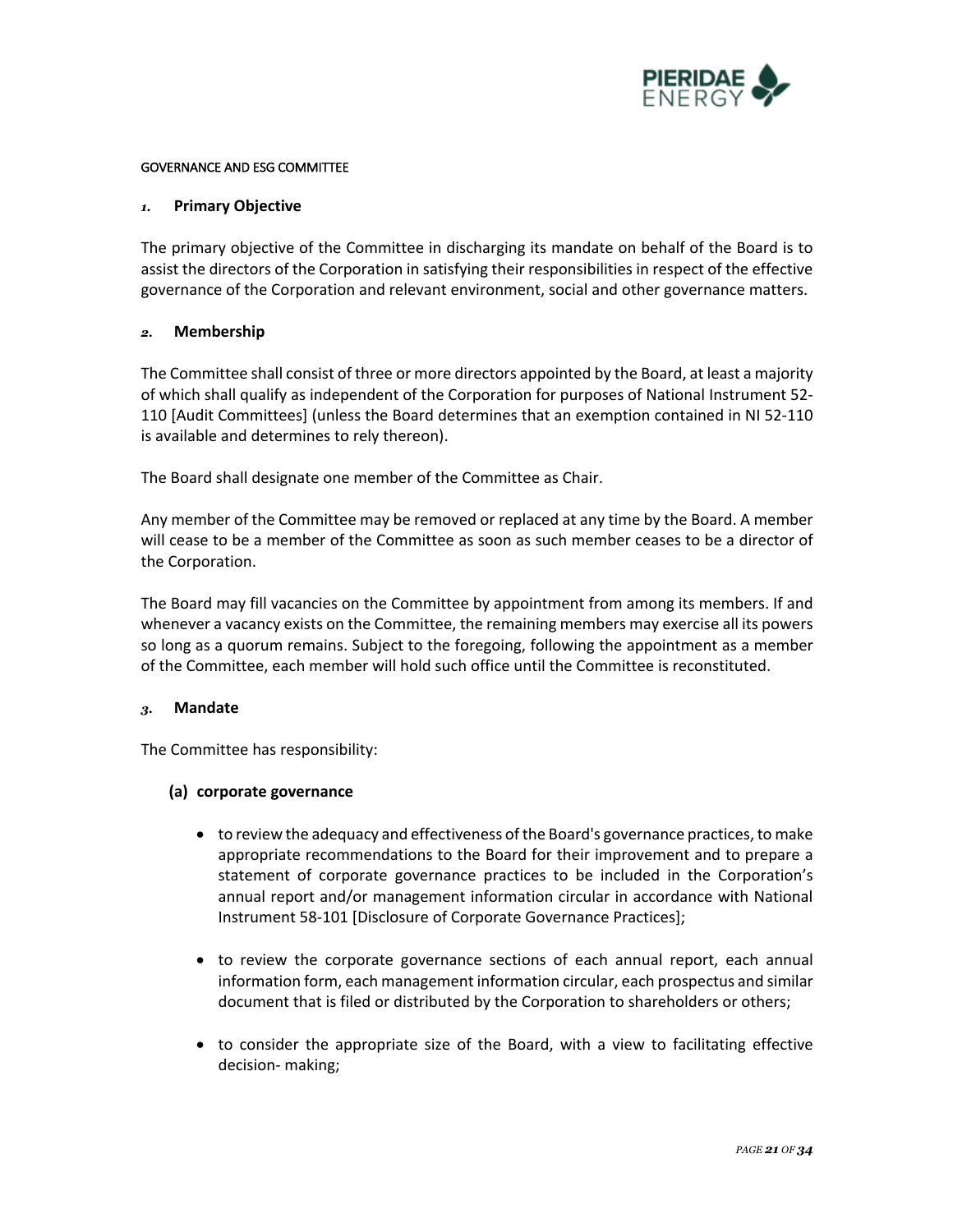

- to review the composition of the Board members ensuring that an appropriate number of directors serve on the Board, as well as identifying the competencies, skills and diversity that the Board, as a whole, should possess;
- to make recommendations to the Board as to which Directors should be classified as "independent" directors and to review on a periodic basis the composition of the Board to ensure that an appropriate number of independent directors sit on the Board and its committees;
- to assess and review periodically the skills, areas of expertise, backgrounds, independence and qualifications of each of the existing members of the Board;
- to ensure that all new directors receive a comprehensive orientation respecting the nature and operation of the Corporation's business and affairs as well as the role of the Board and its committees and the contribution which individual directors are expected to make;
- to ensure that directors are provided with continuing education opportunities so that they may maintain or enhance their skills and abilities as directors as well as ensure that their knowledge and understanding of the Corporation's business and affairs remains current;
- to assist the Board in its oversight role with respect to:
	- the development of the Corporation's corporate governance policies, practices and processes;
	- the effectiveness of the Board and its committees; and
	- the contributions of individual directors;
- to assist the Board in its oversight role with respect to all matters relating to proper utilization of human resources within the Corporation with special focus on management development and succession;
- to assist the Board in its oversight role with respect to the Corporation's global human resources strategy, policies and programs;
- to review succession and leadership plans and make appropriate recommendations to the Board;
- to establish, review and update periodically the Corporation's Code of Ethical Conduct and ensure that management has established processes to monitor compliance with this code;
- to review periodically the actual and potential conflicts of interest and continuing qualifications of members of the Board; and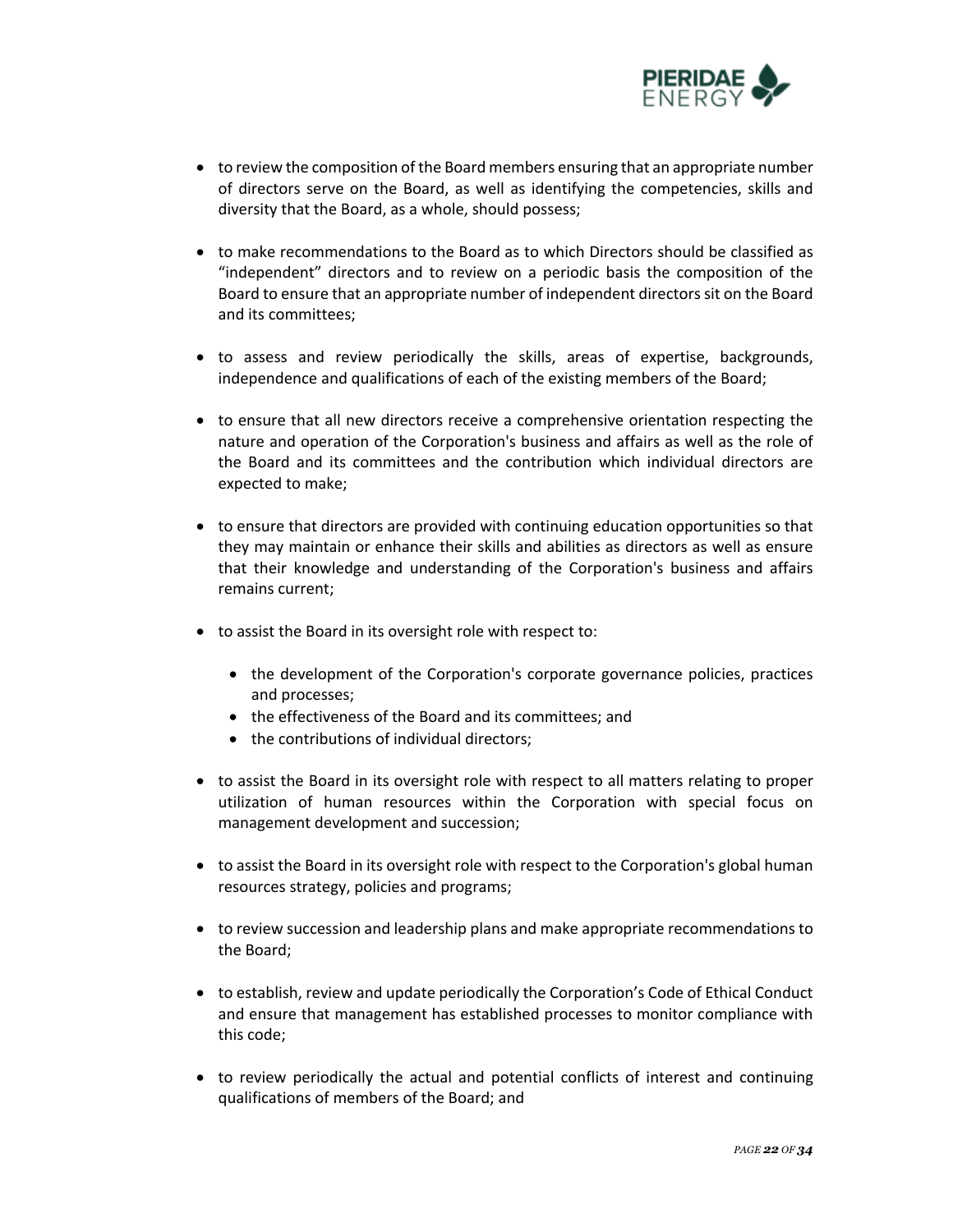

• to review the relationship of the Board with management.

### **(b) environment, social and other governance matters**

- to review and provide guidance as to the content of the Corporation's ESG framework and to consider and to recommend policies that conform with the framework;
- to assist the Board, which in consultation with the CEO, will set the Corporation's general strategy with respect to ESG matters, including the identification, and management of material ESG risks and opportunities, to review any concomitant ESG goals and set realistic future targets and to integrate such matters into the business strategy, processes and compensation philosophy of the Corporation with a view to maximizing value over time;
- to review, approve and recommend to the board the reporting and disclosures on ESG matters made in any securities filing, management information circular or similar documents with a view to addressing the expectations of stakeholders;
- to assist the Board, which in consultation with the CEO, will oversee the internal and external communications regarding the Corporation's position or approach to ESG matters including stakeholder engagement;
- to consider and bring to the attention of the CEO and the Board, as appropriate, current and emerging ESG matters that may affect the business, operations, performance or public image of the Corporation or are otherwise pertinent to the Corporation and its stakeholders, and to make recommendations on how the Corporation's policies, practices and disclosures can adjust to or address current and emerging ESG matters;
- to make visits, as individual members or as a Committee, in cooperation with the Reserves & HSE Committee, to operating locations in order to become familiar with the nature of the operations and review relevant objectives, procedures and performance with respect to ESG matters;
- to recommend the implementation of systems to monitor ESG matters and to exercise oversight in regard to those systems; and
- to advise the Board and CEO on shareholder proposals and other significant shareholder concerns relating to ESG matters;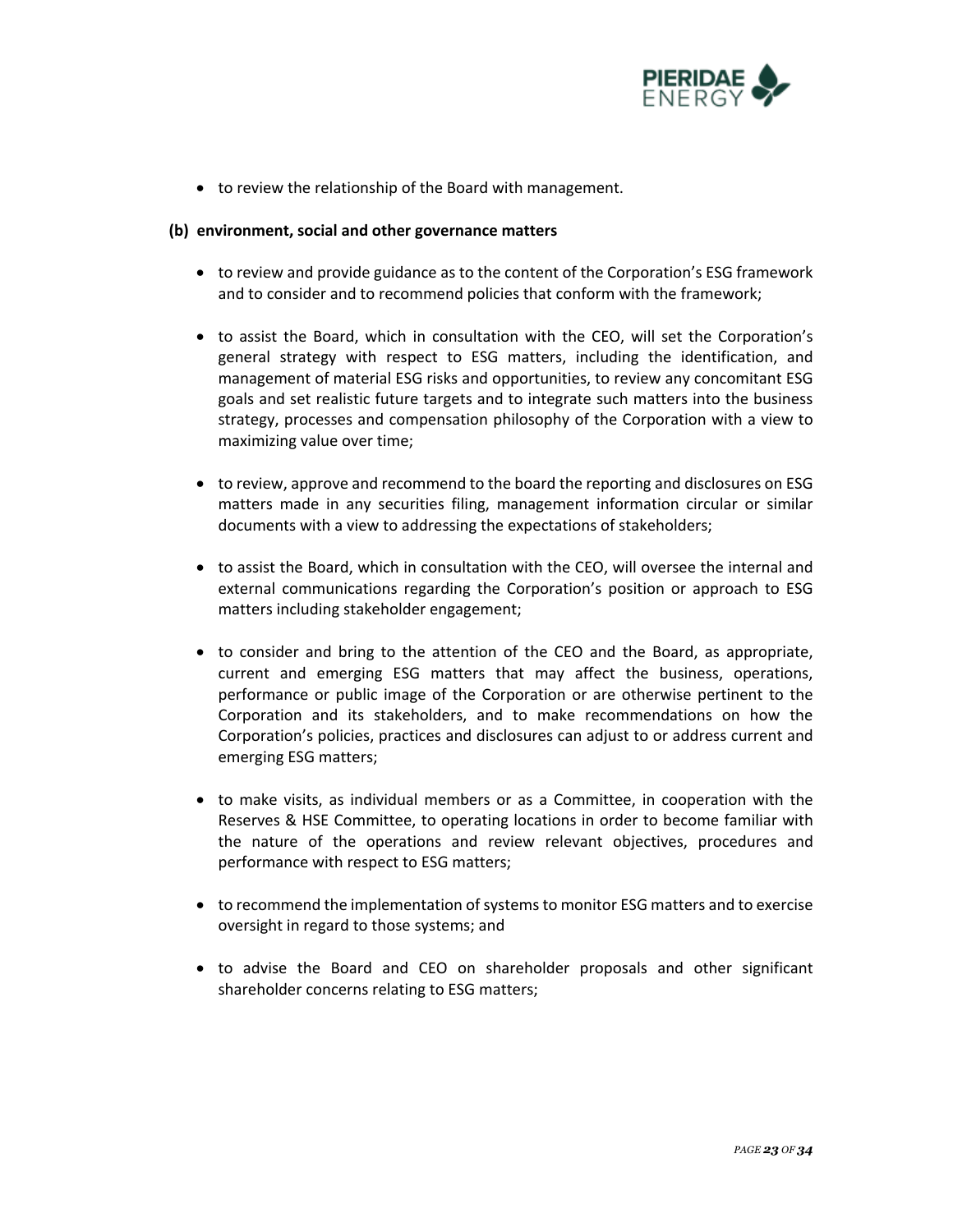

### **(c) other responsibilities**

- to exercise such other powers and discharge such other responsibilities as are incidental to the purposes, duties and responsibilities specified herein and as may from time to time be delegated to the Committee by the Board; and
- to review the mandates of the Board and its committees, including the mandate of this Committee, at least annually and recommend to the Board such amendments to those mandates as the Committee believes are necessary or desirable.

# *4.* **Meetings and Operation**

The Chair or any two members of the Committee may call a meeting of the Committee, at such time and at such place as they determine, by giving at least forty eight hours' notice of such meeting to all members of the Committee.

The Committee shall meet as often as it determines, but not less frequently than quarterly.

A quorum for meetings of the Committee will be a majority of its members and the rules for calling, holding, conducting and adjourning meetings of the Committee will be the same as those governing the Board unless otherwise determined by the Committee or the Board.

The affirmative vote of a majority of the members of the Committee participating in any meeting of the Committee is necessary for the adoption of any resolution.

The Chair will preside at all meetings of the Committee, unless the Chair is not present, in which case the members of the Committee that are present will designate from among such members the Chair for the purposes of the meeting.

Agendas, approved by the Chair, will be circulated to the Committee members along with background information on a timely basis prior to the Committee meetings. Minutes of all meetings of the Committee will be taken. The minutes of the Committee will be recorded and maintained and the Committee shall report to the Board on its activities after each of its meetings.

All members of the Committee are expected to allow sufficient time to review meeting materials and be prepared for Committee meetings. Members are expected to attend most, if not all, Committee meetings.

A member or members of the Committee may participate in a meeting of the Committee by means of such telephonic, electronic or other communication facilities that permit all persons participating in the meeting to communicate adequately with each other, and a member participating in such a meeting by any such means is deemed to be present at that meeting.

The Committee may invite such Officers, directors and employees of the Corporation as it sees fit from time to time to attend at meetings of the Committee and assist in the discussion and consideration of the matters being considered by the Committee.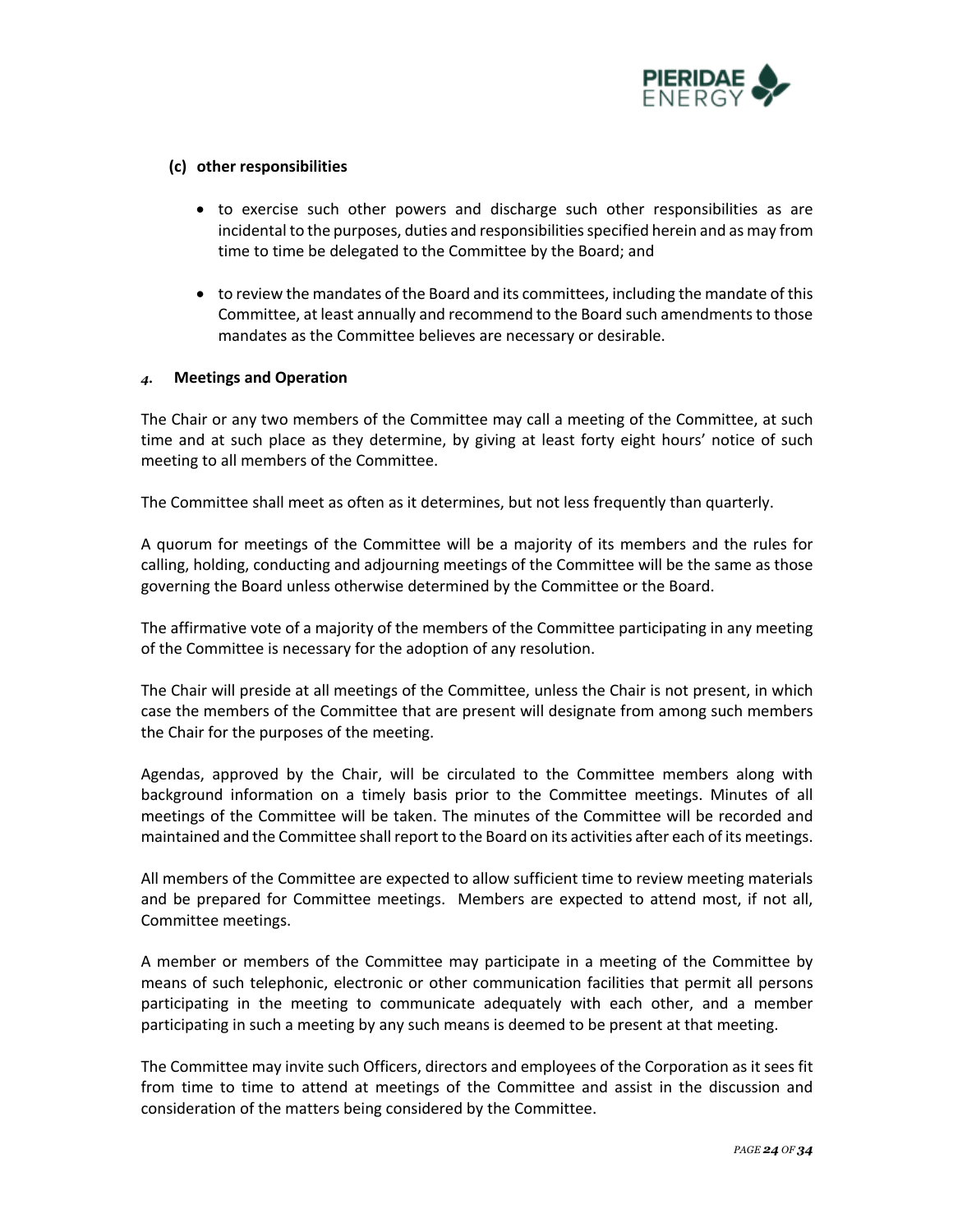

Any issues arising from the Committee meetings that bear on the relationship between the Board and management should be communicated to the Chair of the Board by the Committee Chair.

# *5.* **Independent Advisors**

The Committee has the authority to retain such independent advisors as it may deem necessary or advisable for its purposes. The expenses related to such engagement shall be funded by the Corporation.

# *6.* **Limitations on the Duties of the Members of the Committee**

Nothing in this mandate is intended, or may be construed, to impose on any member of the Committee a standard of care or diligence that is in any way more onerous or extensive than the standard required by law.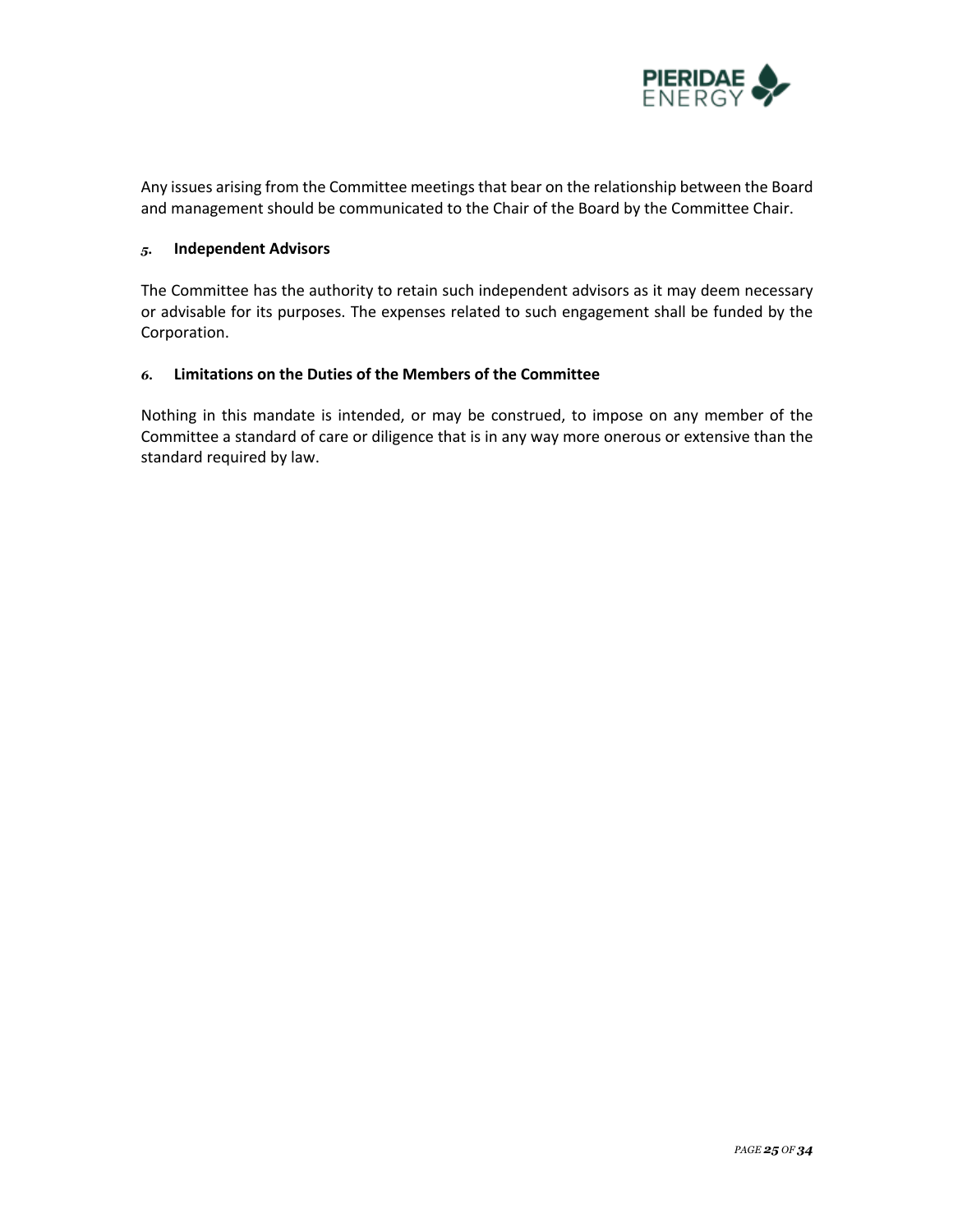

#### COMPENSATION AND NOMINATION COMMITTEE

#### *1.* **Primary Objective**

The primary objective of the Committee in discharging its mandate on behalf of the Board is to assist the directors of the Corporation in satisfying their responsibilities in respect of the effective management of its human resources and the compensation of its directors and the CEO and the evaluation of their respective performance.

#### *2.* **Membership**

The Committee shall consist of three or more directors appointed by the Board, at least a majority of which shall qualify as independent of the Corporation for purposes of National Instrument 52- 110 [Audit Committees] (unless the Board determines that an exemption contained in NI 52-110 is available and determines to rely thereon).

The Board shall designate one member of the Committee as Chair.

Any member of the Committee may be removed or replaced at any time by the Board. A member will cease to be a member of the Committee as soon as such member ceases to be a director of the Corporation.

The Board may fill vacancies on the Committee by appointment from among its members. If and whenever a vacancy exists on the Committee, the remaining members may exercise all its powers so long as a quorum remains. Subject to the foregoing, following the appointment as a member of the Committee, each member will hold such office until the Committee is reconstituted.

### *3.* **Mandate**

The Committee has responsibility:

### **(a) compensation and performance**

- to establish an overall compensation policy for the Corporation and monitor its implementation, with special attention devoted to the Officers taking into consideration compensation received by chief executive officers and other executive officers in public companies of comparable size, industry and complexity;
- to review periodically the Corporation's overall compensation policy and specific compensation practices and plans including short and long-term incentive compensation plans and equity-based plans, bonus plans, pension plans, executive stock option plans and grants and benefit plans (including the group life and health program) and recommend changes to the Board as appropriate to improve the Corporation's ability to recruit, retain and motivate employees while taking into account the implications and risks associated with the Corporation's compensation policies and plans;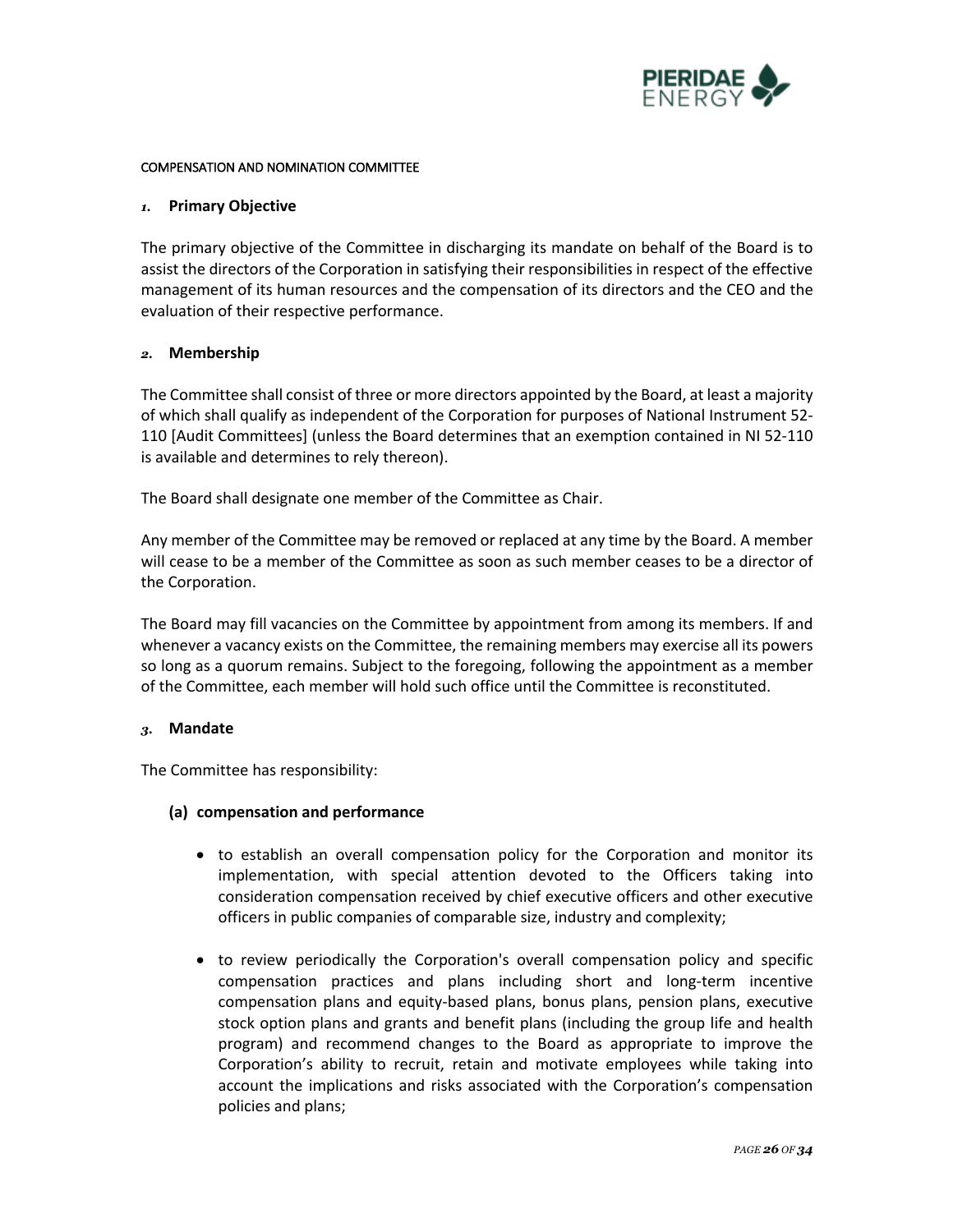

- to periodically review and recommend approval to the Board of the corporate goals and objectives relevant to the compensation of the CEO, evaluate the CEO's performance relative to the achievement of those goals and objectives (it being stipulated that the CEO shall not be present during any deliberations or voting by the Committee with respect to such matters) and review and administer a succession plan for the CEO and other members of senior management;
- to review the executive compensation sections disclosed in any securities filing, management information circular or similar document;
- to administer the stock option plan and other incentive plans approved by the Board in accordance with their terms and recommend to the Board the overall grant of stock options and incentives under such plans in accordance with their terms;
- to review periodically the level of compensation for the Board and its committees and make recommendations to the Board with respect thereto.

# **(b) nomination**

- to develop and recommend policies regarding the director nomination processes, including:
	- o whether the Committee will consider any director candidates recommended by shareholders and any procedures to be followed by shareholders in submitting such recommendations;
	- $\circ$  any specific minimum qualifications that the Committee believes must be met by a Committee-recommended nominee for a position on the Board and any specific qualities or skills that the Committee believes are necessary for one or more of the Board members to possess; and
	- o the Committee's process for identifying and evaluating nominees for director, including nominees recommended by shareholders and any differences in the manner in which the Committee evaluates nominees based on whether the nominee is recommended by a shareholder;
- to assess the qualifications, expertise and characteristics of Board members, with the goal of developing a diverse, experienced and highly qualified Board and in so doing, the Committee will consider such factors as independence, integrity, diversity, age, skills, financial and other expertise, breadth of experience, knowledge about the Corporation's business or industry and willingness and ability to devote adequate time and effort to Board responsibilities in the context of the existing composition, other areas that are expected to contribute to the Board's overall effectiveness and needs of the Board and its committees;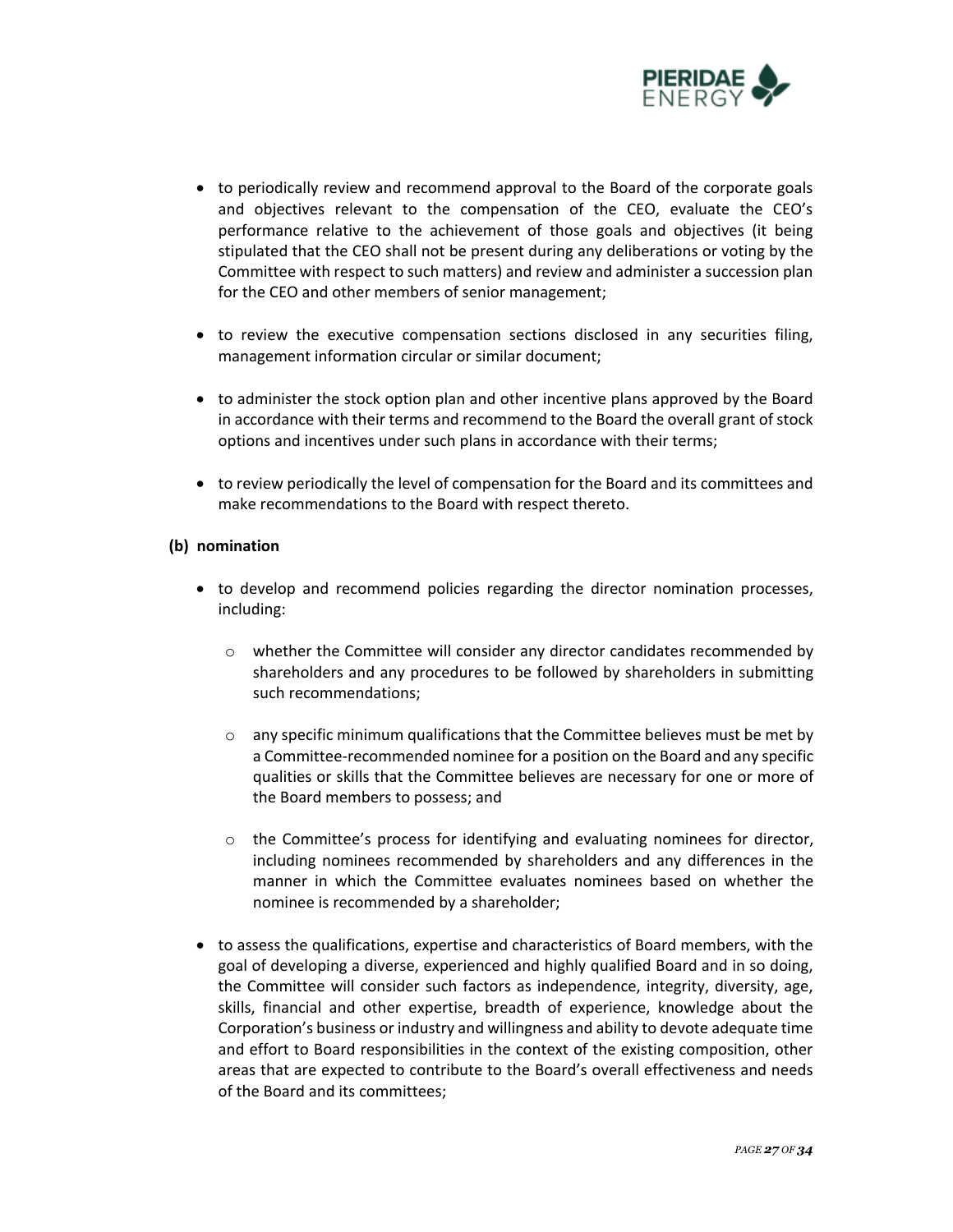

- to identify and recruit qualified candidates for Board membership to fill new or vacant positions on the Board, consistent with criteria approved by the Board with due regard to the Corporation's diversity and inclusion policy.
- to oversee inquiries into the backgrounds and qualifications of potential candidates for membership on the Board, including annual review of the independence of the non-executive directors of the Corporation;
- to consider nominations properly submitted by the Corporation's shareholders in accordance with the procedures set forth in the Corporation's bylaws or determined by the Committee from time to time;
- to recommend to the Board appropriate criteria for the selection of all nominees to become members of the Board by appointment or to be proposed by the Board for election by the shareholders, including recommendation of the names of the individuals to be proposed by the Board for election at each annual meeting of shareholders and recommendation of all director nominees to be elected by the Board to fill interim director vacancies;
- to consider the desirability of procedures for the retirement or replacement of members of the Board and, if the Committee deems appropriate, review and recommend to the Board adoption or amendment of such procedures; and
- to review and discuss the narrative disclosure regarding the director nomination process, including any minimum qualifications and diversity consideration implemented by the Committee or the Board and the experience, qualifications, attributes and skills that qualify each of the nominees and continuing Board members to serve as members of the Board to be included in any securities filing, management information circular or similar document.

### **(c) other responsibilities**

- to exercise such other powers and discharge such other responsibilities as are incidental to the purposes, duties and responsibilities specified herein and as may from time to time be delegated to the Committee by the Board;
- to review and assess the adequacy of this mandate periodically and, where necessary, recommend changes to the Board for its approval.

# *4.* **Meetings and Operation**

The Chair or any two members of the Committee may call a meeting of the Committee, at such time and at such place as they determine, by giving at least forty eight hours' notice of such meeting to all members of the Committee.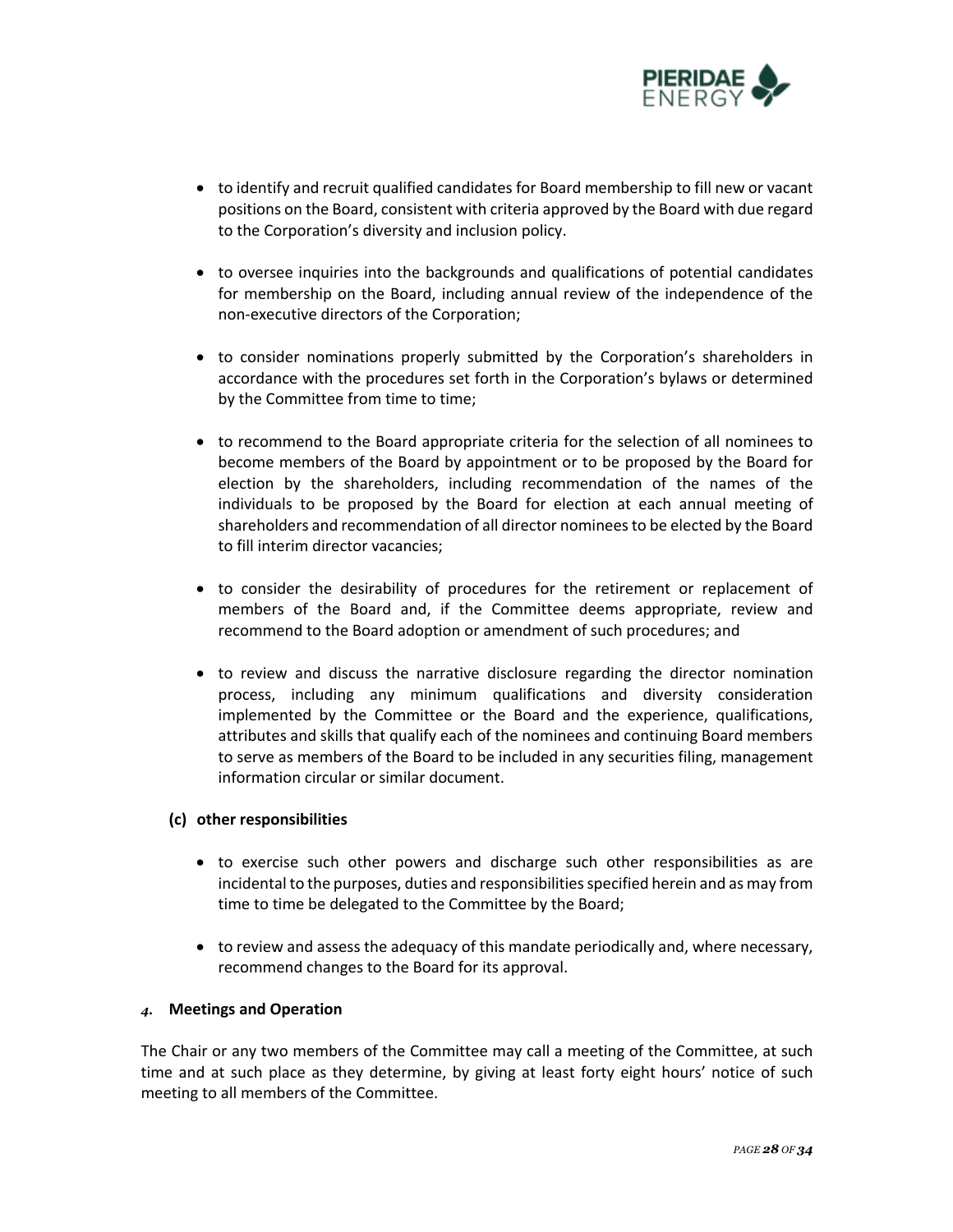

The Committee shall meet as often as it determines.

A quorum for meetings of the Committee will be a majority of its members and the rules for calling, holding, conducting and adjourning meetings of the Committee will be the same as those governing the Board unless otherwise determined by the Committee or the Board.

The affirmative vote of a majority of the members of the Committee participating in any meeting of the Committee is necessary for the adoption of any resolution.

The Chair will preside at all meetings of the Committee, unless the Chair is not present, in which case the members of the Committee that are present will designate from among such members the Chair for the purposes of the meeting.

Agendas, approved by the Chair, will be circulated to the Committee members along with background information on a timely basis prior to the Committee meetings. Minutes of all meetings of the Committee will be taken. The minutes of the Committee will be recorded and maintained and the Committee shall report to the Board on its activities after each of its meetings.

All members of the Committee are expected to allow sufficient time to review meeting materials and be prepared for Committee meetings. Members are expected to attend most, if not all, Committee meetings.

A member or members of the Committee may participate in a meeting of the Committee by means of such telephonic, electronic or other communication facilities that permit all persons participating in the meeting to communicate adequately with each other, and a member participating in such a meeting by any such means is deemed to be present at that meeting.

The Committee may invite such Officers, directors and employees of the Corporation as it sees fit from time to time to attend at meetings of the Committee and assist in the discussion and consideration of the matters being considered by the Committee.

Any issues arising from the Committee meetings that bear on the relationship between the Board and management should be communicated to the Chair of the Board by the Committee Chair.

### *5.* **Independent Advisors**

The Committee has the authority to retain such independent advisors as it may deem necessary or advisable for its purposes. The expenses related to such engagement shall be funded by the Corporation.

# *6.* **Limitations on the Duties of the Members of the Committee**

Nothing in this mandate is intended, or may be construed, to impose on any member of the Committee a standard of care or diligence that is in any way more onerous or extensive than the standard required by law.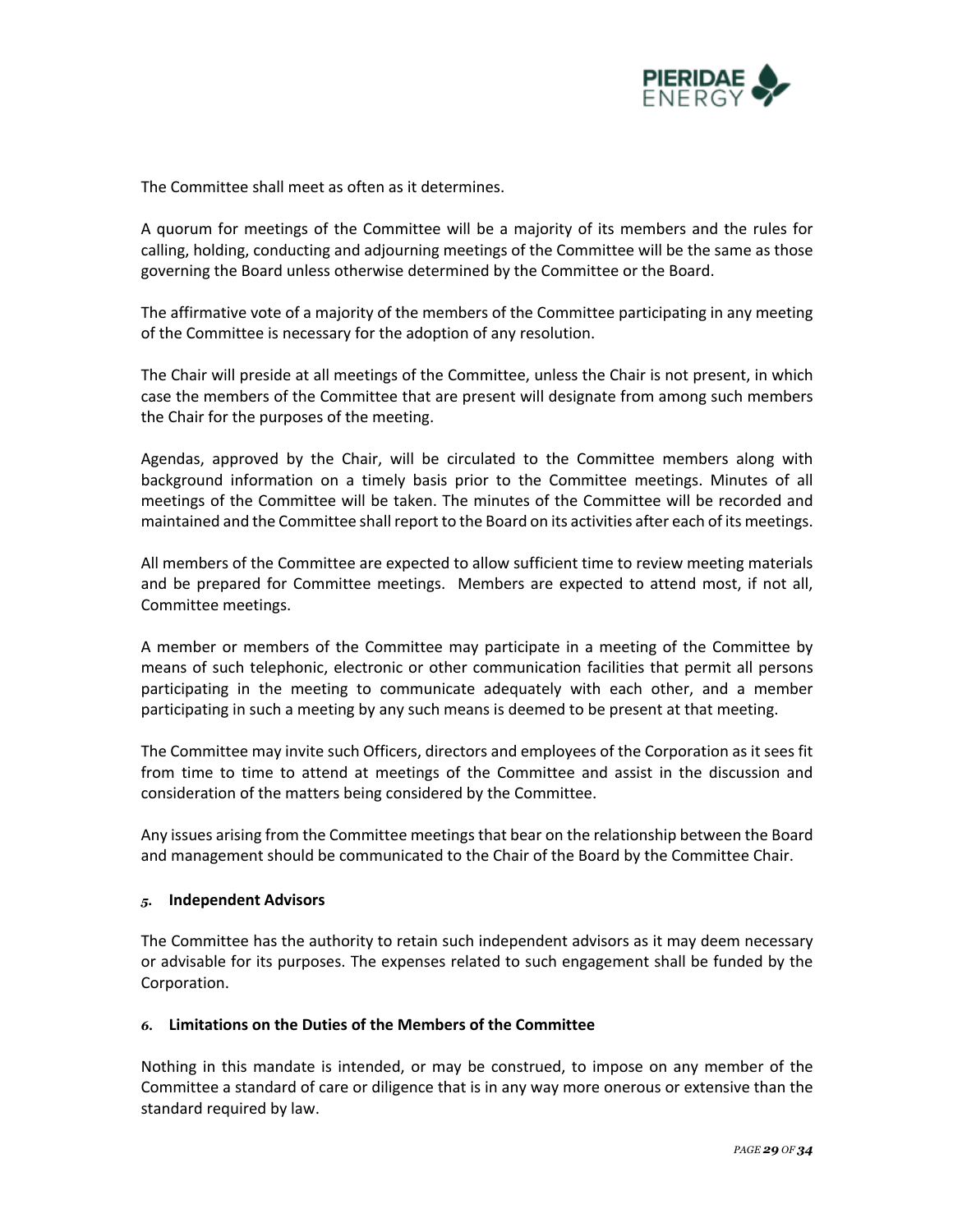

#### RESERVE AND HEALTH, SAFETY AND ENVIRONMENT COMMITTEE

#### *1.* **Primary Objective**

The primary objective of the Committee in discharging its mandate on behalf of the Board is to assist the directors of the Corporation in satisfying their responsibilities in respect of the timely compliance by the Corporation with its disclosure and related obligations under National Instrument 51-101 – Standards of Disclosure for Oil and Gas Activities ("NI 51-101") and the protection by the Corporation of the health and safety of its employees and of the environment. In addition, with the combined effort of the Governance and ESG Committee, ensure that the corporation carries out appropriate environmental and social practices or mandates in the areas in which it operates, and to review and recommend a policy put forth by Management, to the Board of Directors for approval.

#### *2.* **Membership**

The Committee shall consist of three or more Directors appointed by the Board at least one of whom must have sufficient technical expertise to interpret and critically evaluate a reserve report prepared by an independent consultant and all of whom shall qualify as independent of the Corporation for purposes of National Instrument 52-110 (unless the Board determines that an exemption contained in NI 52-110 is available and determines to rely thereon).

The Board shall designate one member of the Committee as Chair.

Any member of the Committee may be removed or replaced at any time by the Board. A member will cease to be a member of the Committee as soon as such member ceases to be a Director of the Corporation.

The Board may fill vacancies on the Committee by appointment from among its members. If and whenever a vacancy exists on the Committee, the remaining members may exercise all its powers so long as a quorum remains. Subject to the foregoing, following the appointment as a member of the Committee, each member will hold such office until the Committee is reconstituted.

### *3.* **Mandate**

### **(a) Oil and Gas Activities**

- to ensure that Management has complied with reporting and disclosure procedures as set out by the Alberta Securities Commission, specifically as it relates to the following disclosure and reporting standards:
	- o Form 51-101F1 Statement of Reserves Data and Other Oil and Gas Information;
	- o Form 51-101F2 Report on Reserves Data, Contingent Resources Data, and Prospective Resources Data by Independent Qualified Reserves Evaluator or Auditor;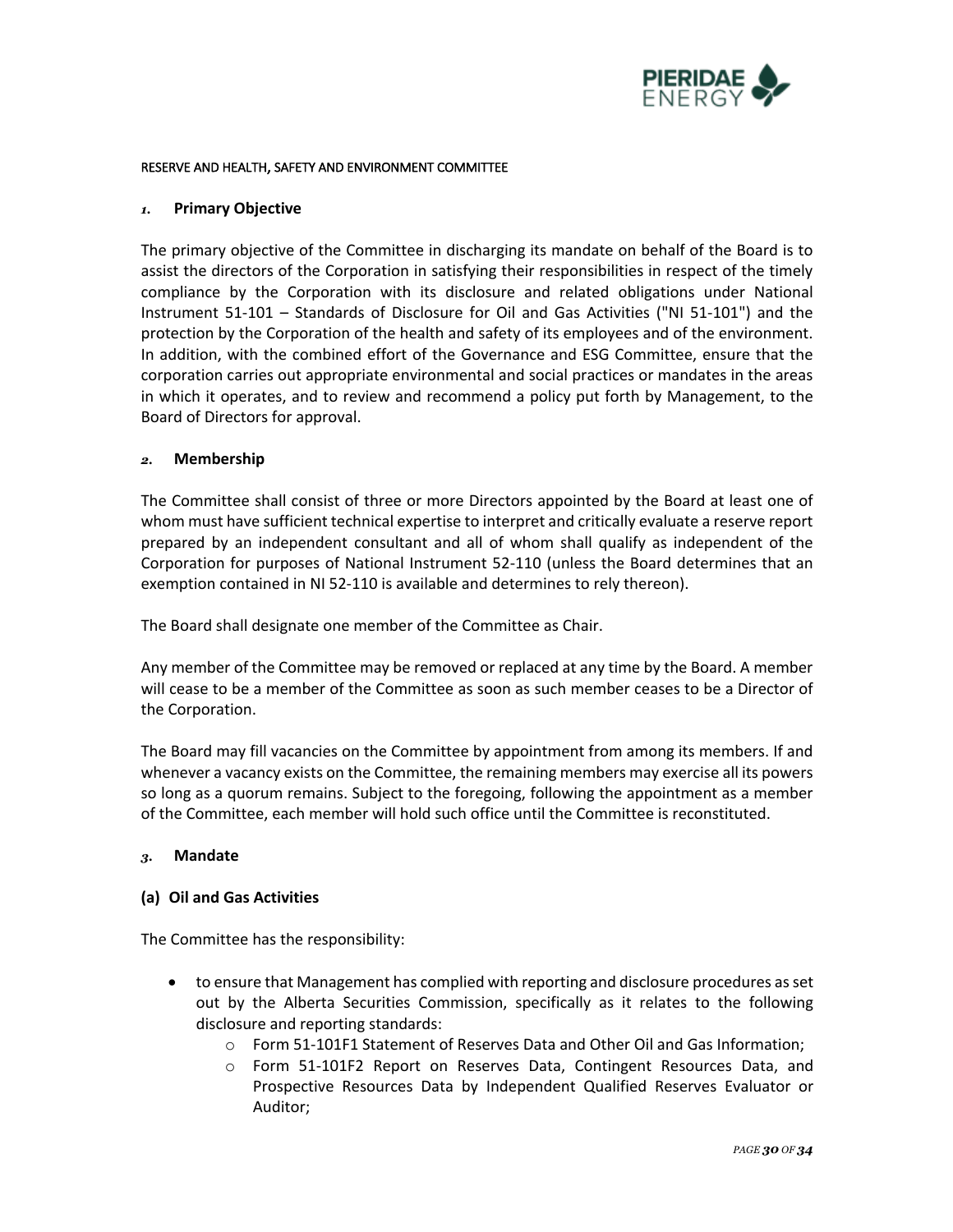

- o Form 51-101F3 Report of Management and Directors on Oil and Gas Disclosure (Form 51-101F3).
- to ensure that Management has provided all factual information required for the Evaluator to prepare the Reserves Report in accordance to guidelines as expressed in the COGE Handbook. Further, the committee must ensure that standard lease operating statements provided to the Evaluator are prepared on an "activity level" and in accordance with IFRS rules and that asset ownership data is supplied in a manner that is transparent, complete and accurate. The committee shall also ensure that other requisite data is provided to the Evaluator and that it is complete and accurate, to the best of Management's knowledge, and that there has not been any restrictions placed by Management which may affect the ability of the evaluator to report without reservation.
- to review the appointment of the independent evaluator with Management and, in the case of any proposed change to such independent evaluator, determining the reason therefor and whether there have been any disputes with management;
- to provide a recommendation to the Board as to whether to approve the content or filing of the statement of the Reserves Report and other information that may be prescribed by applicable securities requirements including any reports of the independent evaluator and of management in connection therewith;
- to review the merits of a proposed material acquisition, or a proposed material disposition, of any resource properties and to make recommendations to the Board in relation thereto;
- to review the merits of any multi-year and multi-well resource development plan; and
- to generally review all matters relating to the preparation and public disclosure of estimates of the Corporation's reserves.

# **(b) Health, Safety and the Environment**

- to review and recommend to the Board for approval the Corporate Health, Safety and Environment Policy and changes to the policy.
- to monitor the Corporation's implementation of, and adherence with, health, safety and environmental policies consistent with all laws and regulations existing in the jurisdiction where it operates;
- to review the Corporation's management documentation, to ensure that the Corporation meets or exceeds regulatory requirements including, when required,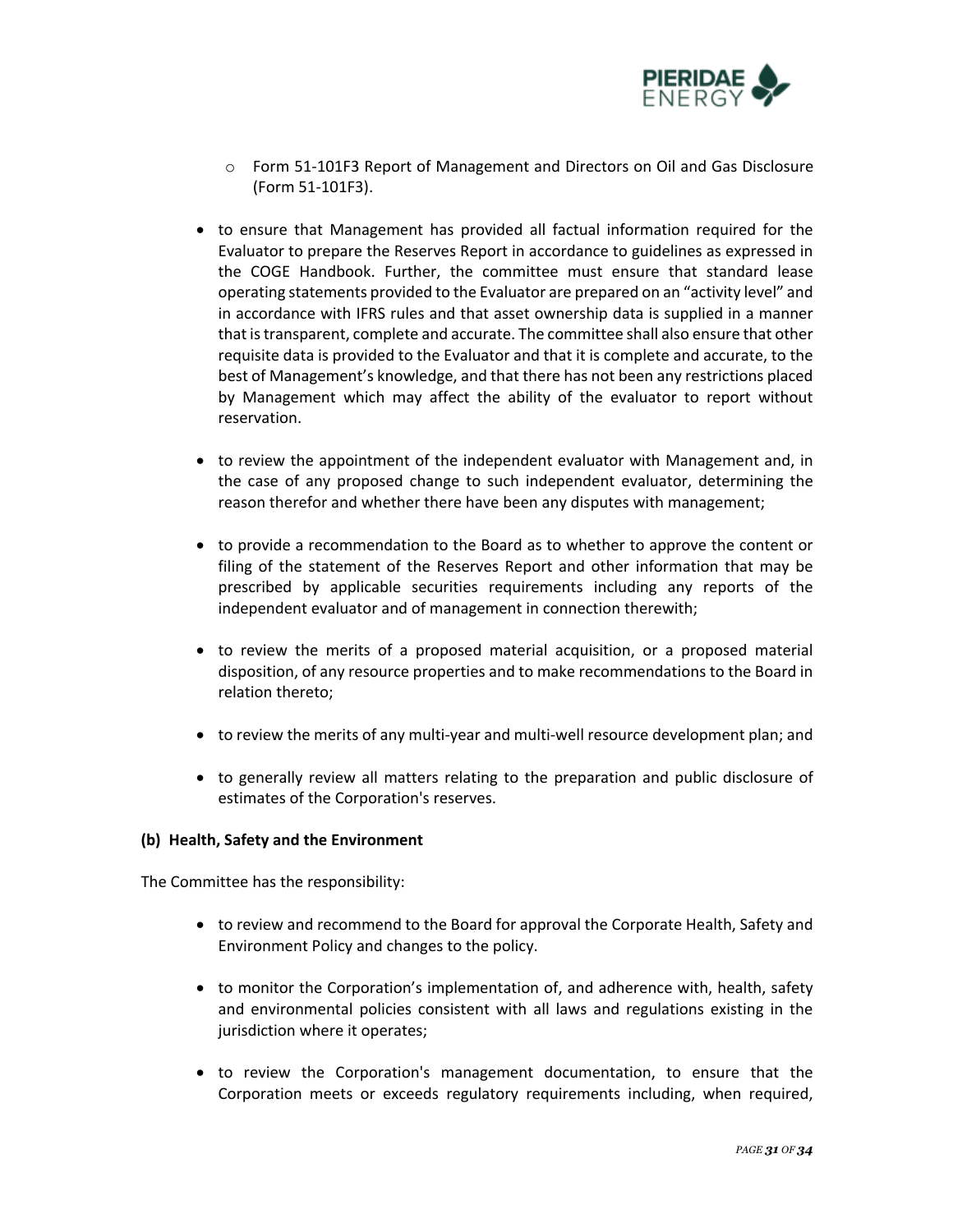

disclosure to government authorities of incidents with respect to health, safety and the environment;

- to require management to ensure that employees are aware of the Corporation's policies with respect to health, safety and environmental matters and are expected to respond to all health, safety and environmental concerns and matters expeditiously and to bring such concerns to the attention of appropriate management personnel;
- to ensure that management maintain appropriate internal and external operational health, safety and environmental audits, and to review these if material issues have been identified;
- to receive and review reports from management and independent consultants, if any, on the nature of any non-compliance with health, safety and environmental policies, standards and applicable legislation;
- to investigate, or cause to be investigated, any extraordinary negative health, safety and environmental performance where appropriate, to correct deficiencies, and to report to the Board on the status of such matters;
- to make visits, as individual members or as a Committee, to operating locations in order to become familiar with the nature of operations and to review relevant objectives, procedures and performance with respect to HSE matters;
- to require management to keep it apprised of current and emerging issues and proposed legislation in health, safety and environmental matters as they may affect the Corporation's operations and shall bring to the attention of the Board such issues as it shall think appropriate; and
- to review such other health, safety and environmental matters as the Committee may consider suitable or the Board may specifically direct.

# **(c) Other Responsibilities**

- to exercise such other powers and discharge such other responsibilities as are incidental to the purposes, duties and responsibilities specified herein and as may from time to time be delegated to the Committee by the Board; and
- to review and assess the adequacy of this mandate periodically and, where necessary, recommend changes to the Board for its approval.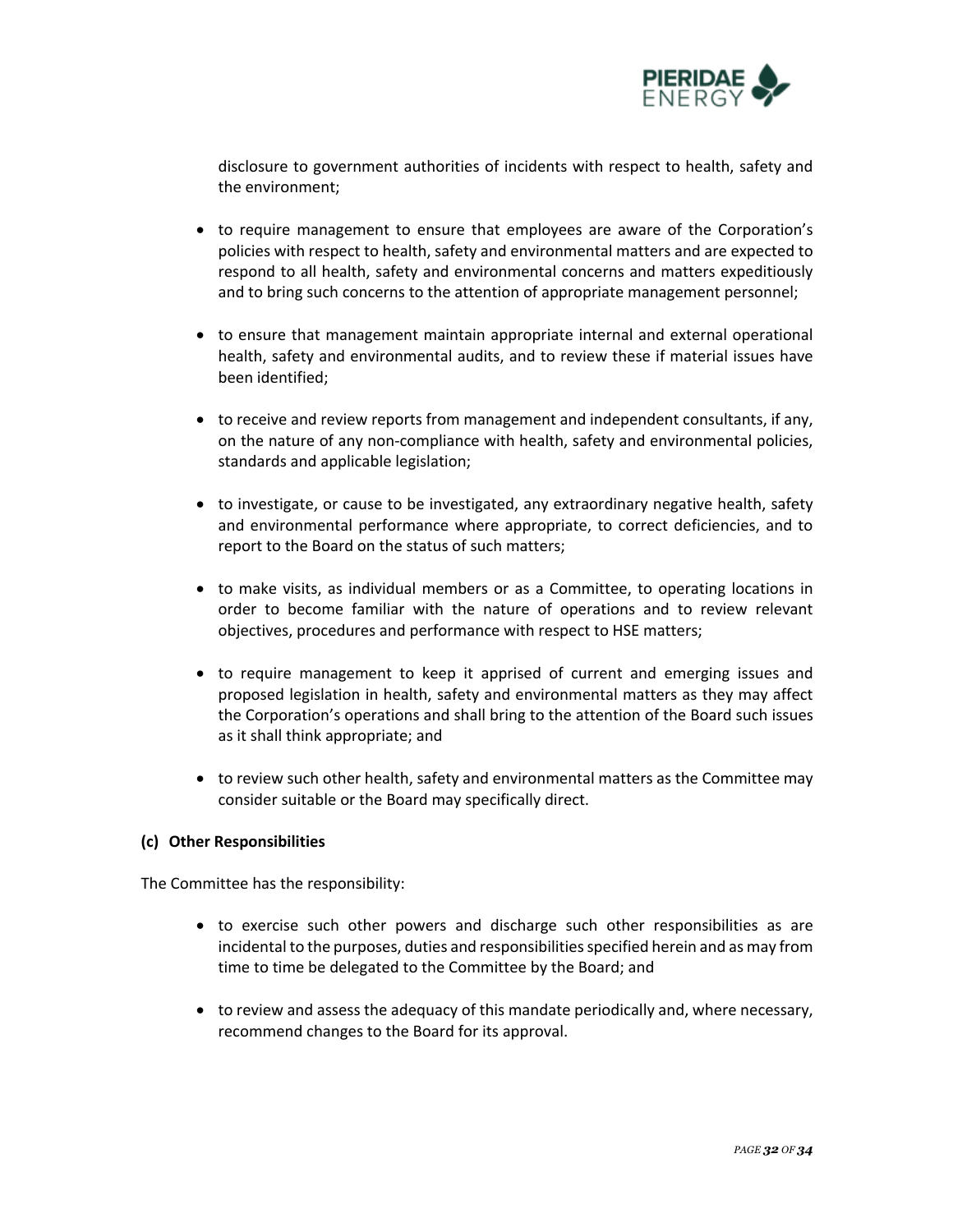

# *4.* **Meetings and Operation**

The Chair or any two members of the Committee may call a meeting of the Committee, at such time and at such place as they determine, by giving at least forty eight hours notice of such meeting to all members of the Committee and to the external auditor of the Corporation.

The Committee shall meet as often as it determines, but not less frequently than quarterly.

A quorum for meetings of the Committee will be a majority of its members and the rules for calling, holding, conducting and adjourning meetings of the Committee will be the same as those governing the Board unless otherwise determined by the Committee or the Board.

The affirmative vote of a majority of the members of the Committee participating in any meeting of the Committee is necessary for the adoption of any resolution.

The Chair will preside at all meetings of the Committee, unless the Chair is not present, in which case the members of the Committee that are present will designate from among such members the Chair for the purposes of the meeting.

Agendas, approved by the Chair, will be circulated to the Committee members along with background information on a timely basis prior to the Committee meetings. Minutes of all meetings of the Committee will be taken. The minutes of the Committee will be recorded and maintained and the Committee shall report to the Board on its activities after each of its meetings.

All members of the Committee are expected to allow sufficient time to review meeting materials and be prepared for Committee meetings. Members are expected to attend most, if not all, Committee meetings.

A member or members of the Committee may participate in a meeting of the Committee by means of such telephonic, electronic or other communication facilities that permit all persons participating in the meeting to communicate adequately with each other, and a member participating in such a meeting by any such means is deemed to be present at that meeting.

The Committee may invite such Officers, directors and employees of the Corporation as it sees fit from time to time to attend at meetings of the Committee and assist in the discussion and consideration of the matters being considered by the Committee. It is expected that responsible management shall be reporting on particulars at each committee meeting.

Any issues arising from the Committee meetings that bear on the relationship between the Board and management should be communicated to the Chair of the Board by the Committee Chair.